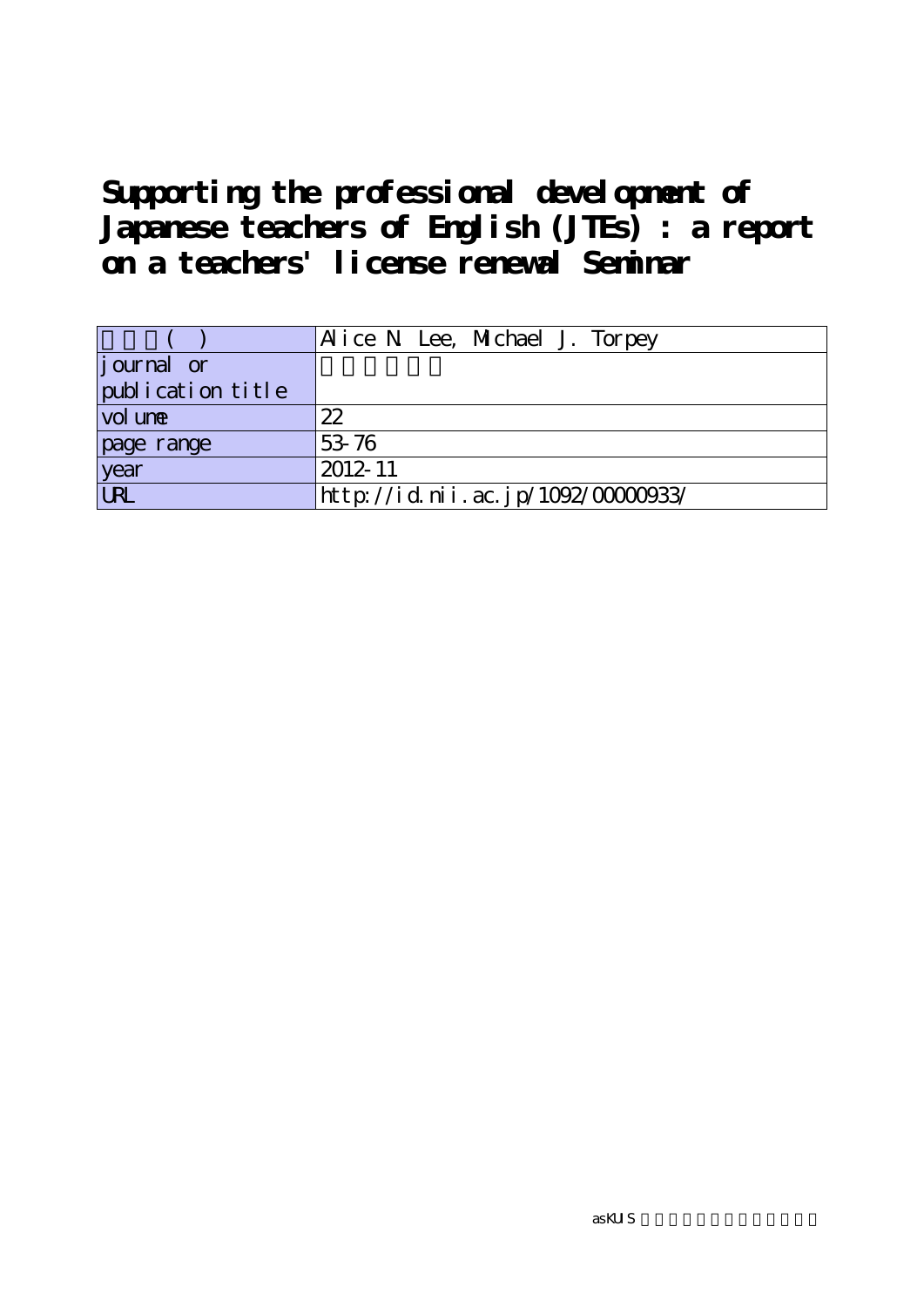# **Supporting the Professional Development of Japanese Teachers of English (JTEs): A Report on a Teachers' License Renewal Seminar**

**Alice N. Lee Michael J. Torpey**

#### **Abstract**

Since 2009, Kanda University of International Studies (KUIS) has been conducting an annual summer professional development seminar for junior high school and senior high school Japanese Teachers of English (ITEs) seeking to renew their English teaching license. This seminar has hosted 75 participants to date. The authors of this paper have been directly involved in the design and implementation of the seminar and were also members of the teaching staff. From the outset, the aim has been to support the JTEs in their profession while trying to facilitate the uptake of a more communicative language teaching approach adapted to the local context, encourage peer reflection on the applicability of such approaches within their own classrooms, and promote self-directed experimentation and inquiry concerning teaching practices. In this paper, we first explain the background, rationale, goals, and structure of the seminar. We then focus on some data findings from the 24 participants of the 2010 Seminar. In doing so, we hope to provide some insight with regards to the following: (1) the professional backgrounds of the ITEs; (2) what they believe they gained from the KUIS seminar; (3) how they fared in their professional development after completing the KUIS Seminar; and (4) the changes in practice that individual JTEs have tried to enact within their local contexts.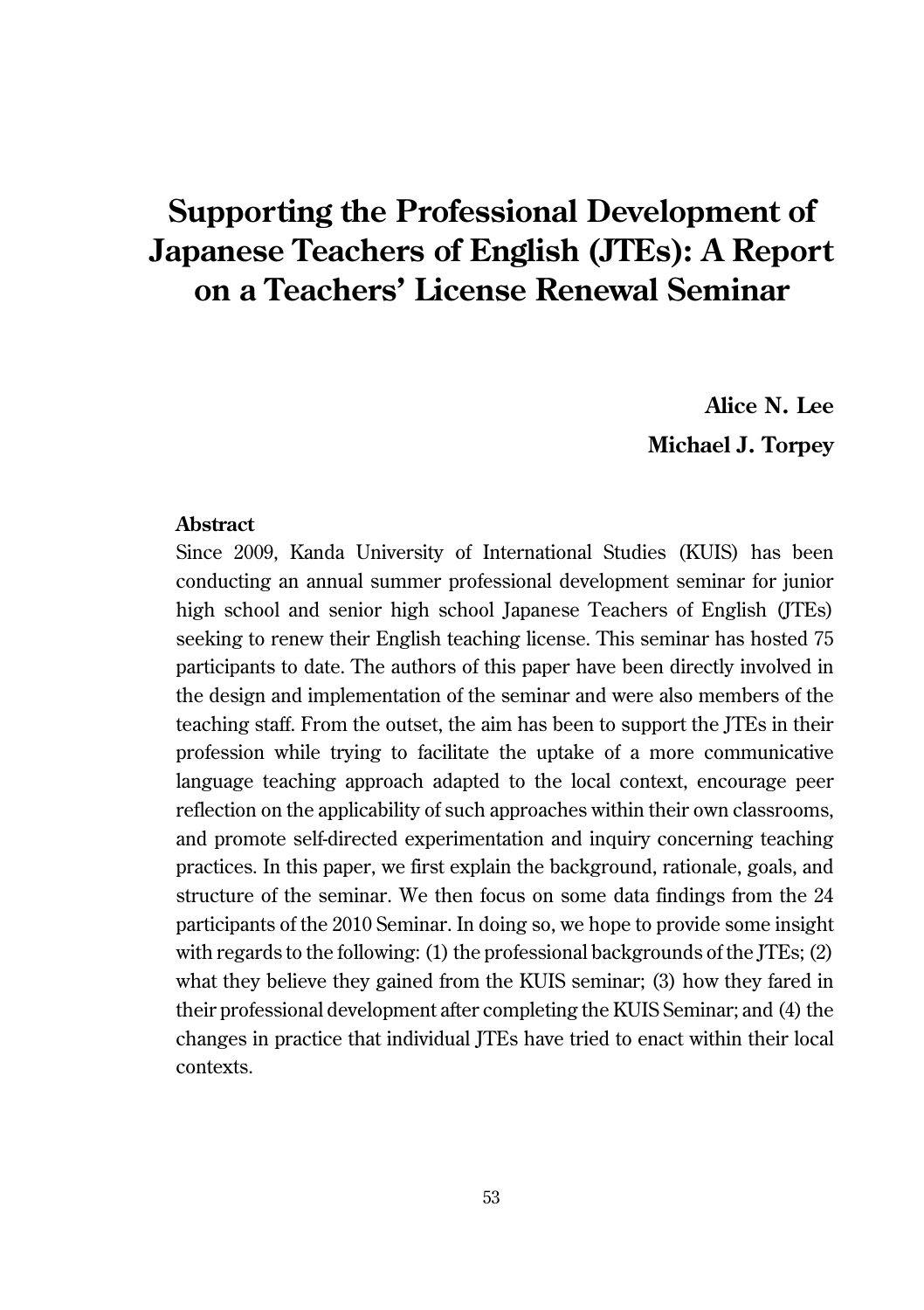#### **Background/Introduction**

In recent decades, English language education in Japan has undergone great scrutiny, resulting in various governmental efforts to articulate and implement nationwide reforms aimed at addressing the perceived lack of English proficiency among the general population. In 1998 and 1999, the Ministry of Education (now called *Monbukagakusho*) proposed the New Course of Study for junior high and senior high schools which shifted the focus of English courses to that of developing better communicative abilities in children. In 2003, the Monbukagakusho outlined a sweeping 5-year action plan in order to 'cultivate Japanese with English abilities'. These reform policies have been heavily and widely criticized for their failure to include the views of Japanese teachers of English (JTEs) who are called upon to change their classroom practices to be more in line with the Communicative Language Teaching (CLT) approaches (Riley, 2008: 109).

Language educators in Japan point to the gap between public policy ideals and the daily realities and cultural/situational contexts faced by the JTEs (see Arani and Matoba, 2006; Kizuka 2006; Lamie, 2004; Nishino and Watanabe, 2008; Murphey and Sato, 2006; Pocaro 2006; Sakui 2004; Shimahara 2002; Smith and Imura, 2004; Takanashi 2004). Studies of government initiatives in teacher training and professional development introduced from the mid-1980s onwards show that significant change in Japanese teaching practice has not subsequently taken place (Shimahara, 2002), primarily because of the failure of such initiatives to build on local conditions and traditions (Smith and Imura, 2004).

In order to hold JTEs more accountable, the *Monbukagakusho* instituted Section 2 of the Action Plan titled 'Improving the teaching ability of English teachers and upgrading the teaching system' (Ministry of Education, Culture,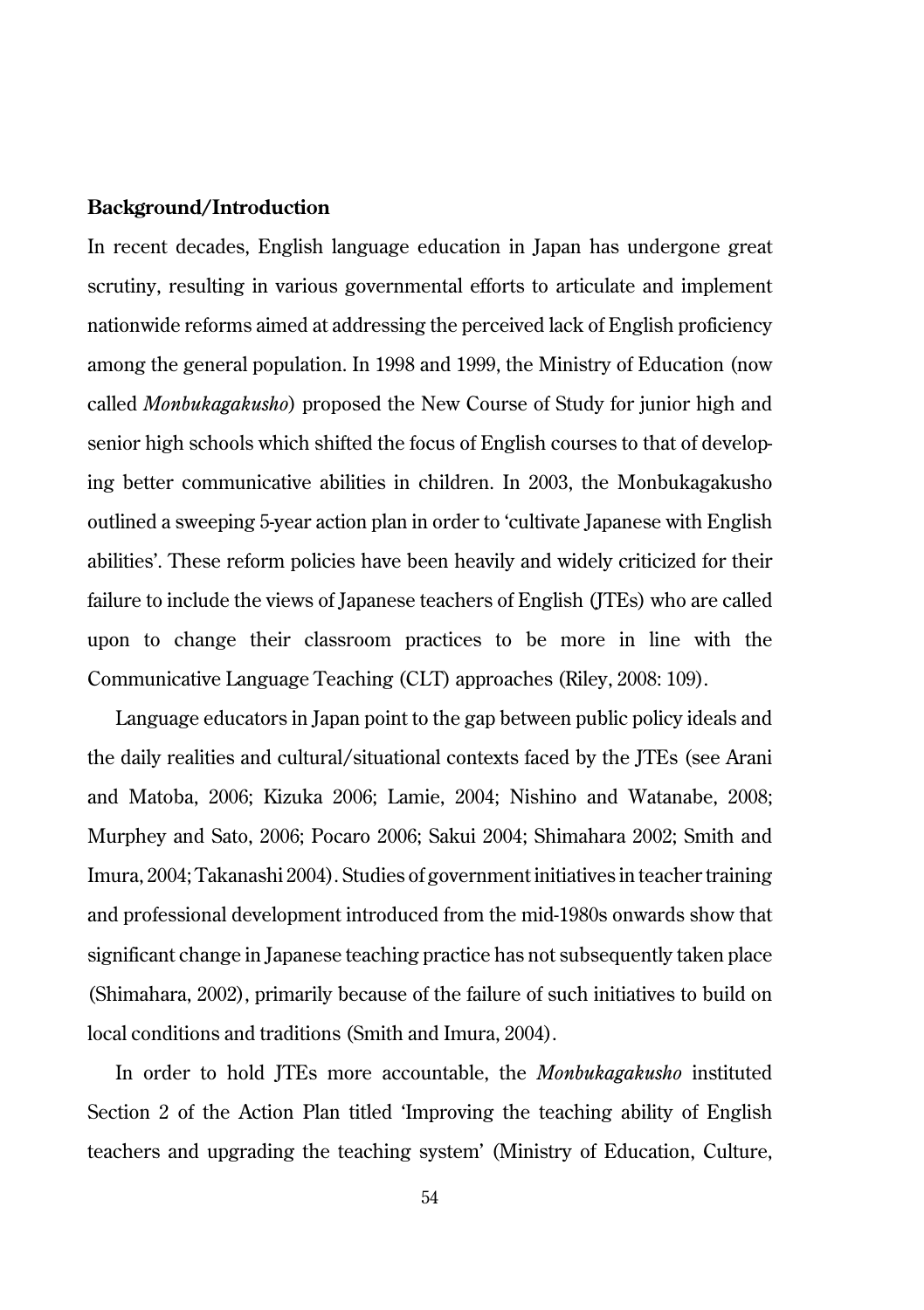Sports, Science, and Technology, 2003). One goal mentioned in Section 2 is to have every JTE take the STEP, TOEFL, or TOEIC tests, with only those achieving the requisite scores (and thereby demonstrating their English communicative competence) allowed promotions. In addition, JTEs must undertake training in the five years from 2003 through 2007 to improve on both their English skills and language teaching skills. A more recent scheme is to require JTEs to renew their English teaching license every ten years by completing a government-approved professional development program. Responsibility for overseeing the intensive training of JTEs would be allocated to the prefectural boards of education.

Within this context, Kanda University of International Studies (KUIS), which had already been running a general in-service summer workshop on Communicative Language Teaching (CLT) since  $2003<sup>1</sup>$  the auspices of Chiba Prefectural Board of Education, was successful in its application to provide an additional Teachers' License Renewal Seminar starting in 2009 for junior high school and senior high school JTEs. The authors of this paper were involved in the design and implementation of this seminar and were also members of the teaching staff. From the outset, we were mindful that the seminar was an imposition on the JTEs, and that we ourselves and our institution were committed to a view of language as a means for communicative interaction. At the same time, we wished to accommodate the views of the JTEs and validate their own teaching experiences as much as possible. The key question in designing the workshop was how to support the professional development of individual JTEs while trying to facilitate the uptake of a more communicative language teaching approach. In the

<sup>1</sup> See Torpey, 2007 and Torpey, 2009 for details about the general teacher in-service workshop which began at KUIS in 2003.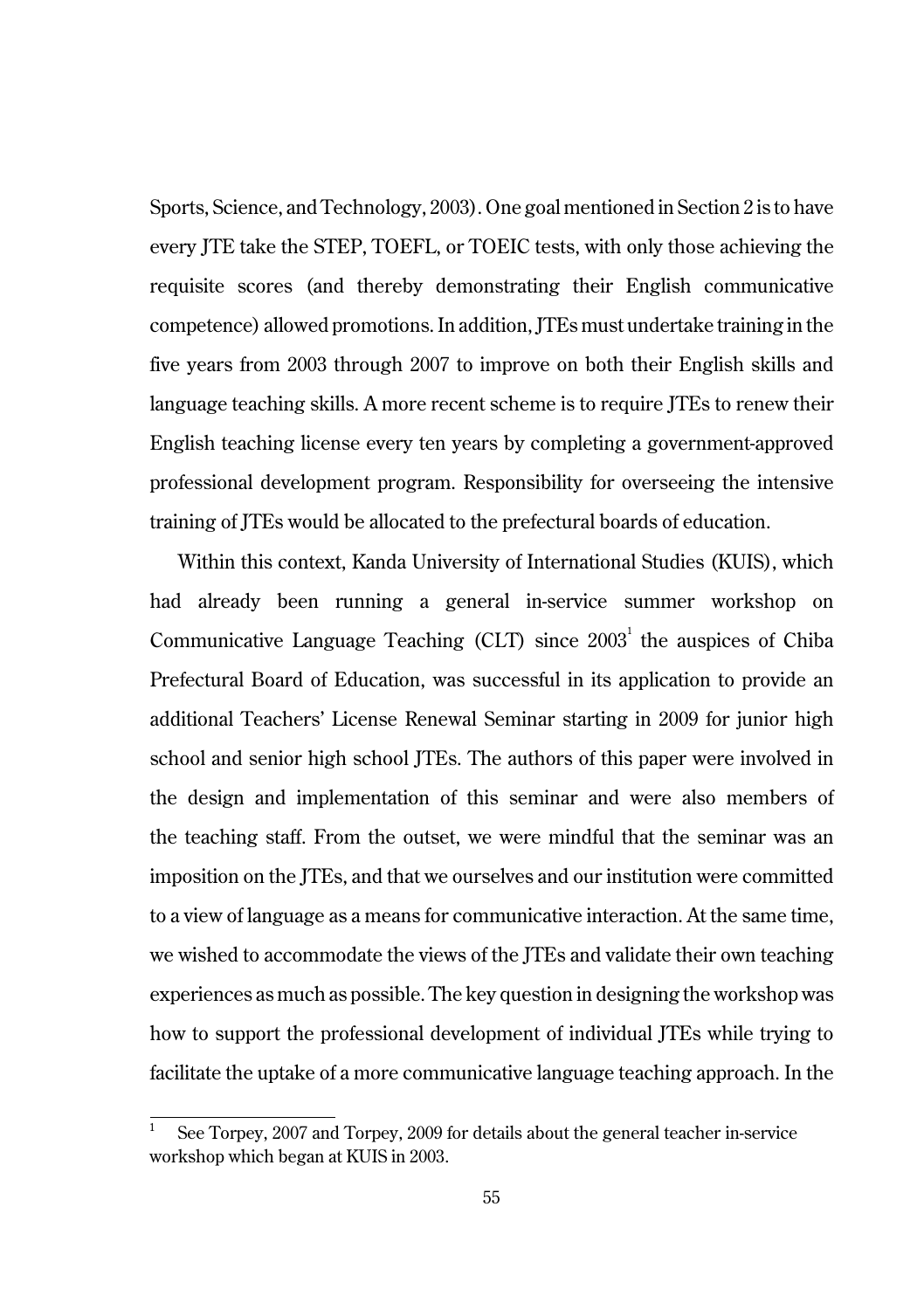next sections we first highlight some pertinent issues in second language teacher education before elaborating on the usefulness of a sociocultural perspective in developing the KUIS seminar.

# **Adopting a Sociocultural Perspective for Informing Second Language Teacher Education**

In a review of the literature on second language teacher education, Velez-Rendon (2002) points to the paucity of research into understanding how teachers actually learn the 'how to' of teaching. In Cross and Gearon's view (2004: 7), the only substantial research in second language teaching practice falls 'into either of two main categories: teacher talk … or classroom interaction' both of which focus on the importance of instruction on acquisition as opposed to an appreciation or deeper understanding of 'the nature and practice of second language teaching itself' (2004: 3). They assert that in the field of second language teacher education 'pedagogy has tended to be driven by the linguistic theories of the day rather than the educational research into second language teaching itself as it occurs in natural, realistic settings'. Such trends help explain the discord between the theory which informs the knowledge base of language teacher education (LTE) and the actual classroom practice of language teachers. As Cross (2006: 7) notes, 'What the literature often holds as "good practice" … may not necessarily resonate with the reality of teaching as a socioculturally-constructed activity which, instead, emerges from the very real social and cultural context that we cannot continue to ignore'.

Drawing on earlier studies (Freeman and Johnson, 1998; Freeman and Richards, 1996), Velez-Rendon (2002: 465) stresses the need to probe teachers'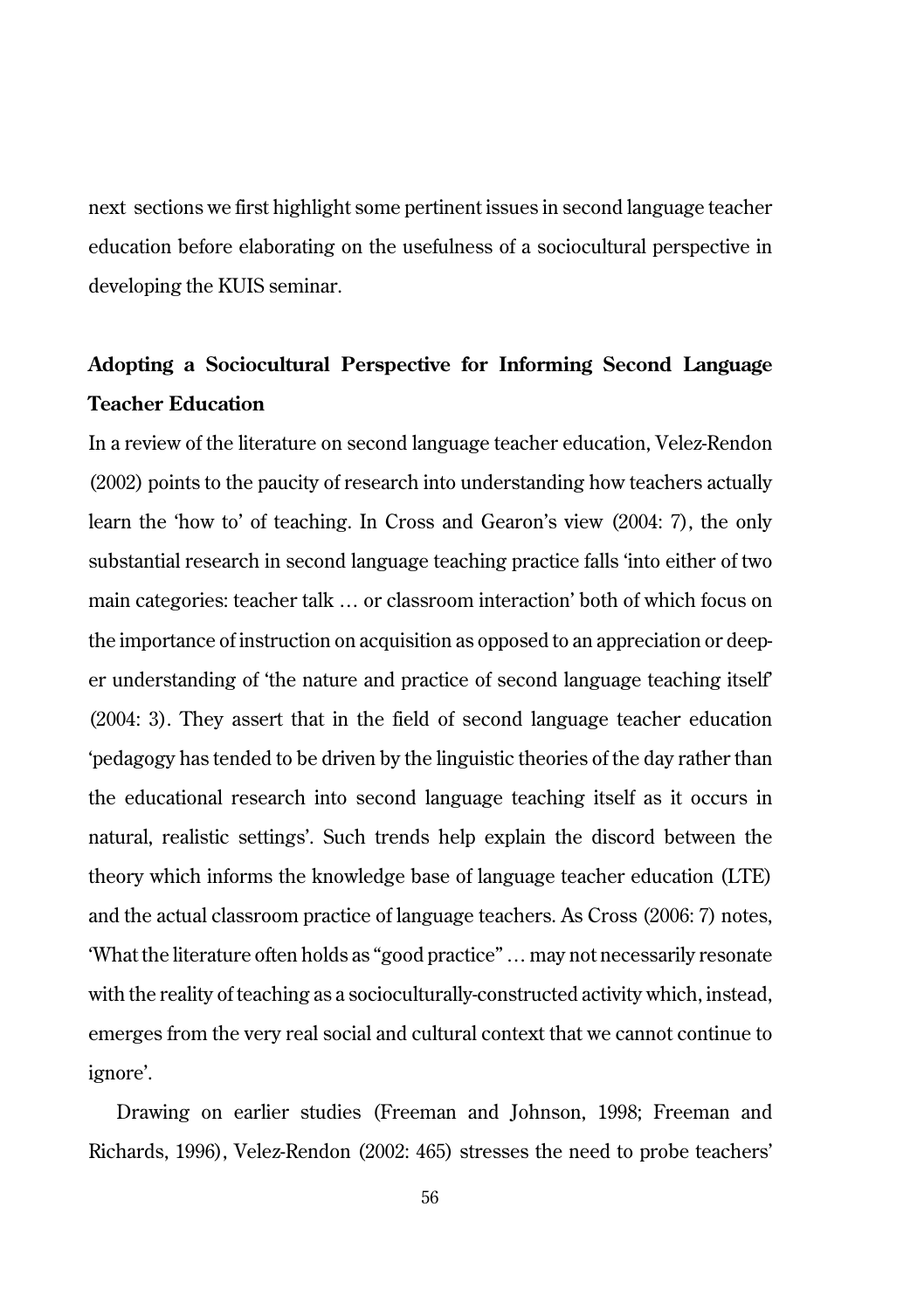cognitive worlds and personal teaching practices so as to better 'understand more about how language teachers conceive of what they do: what they know about language teaching, how they think about their classroom practices, and how that knowledge and those thinking processes are learned through formal teacher education and informal experiences on the job'.

The authors of this paper have been particularly interested in this sociocultural perspective highlighting the dynamic, evolving practice of teaching as situated within wider social, cultural and historical contexts – in designing, implementing, and conducting research on the process and practice of the KUIS Teachers' License Renewal Seminar. Such a perspective acknowledges a shift from 'a transmissive model whereby teachers are provided with a body of codified knowledge to be applied to the classroom' to a more reflective stance in which learning to teach is recognized as 'an ongoing and complex process and the sum of many cognitive, affective, individual, and contextual factors' (Velez-Rendon, 2002: 465).

According to Johnson (2009: 1), while the term *sociocultural* is used with slightly different meanings and with different applications depending on the discipline, a sociocultural perspective fundamentally 'defines human learning as dynamic social activity that is situated in physical and social contexts, and is distributed across persons, tools, and activities'. Moving from the general to the specific Johnson elaborates on five ways a sociocultural approach can inform second language teacher education by adopting (2009: 2-6):

• *A view of language* as social practice which calls for teachers to recognize that language use is a form of situated 'meaning making';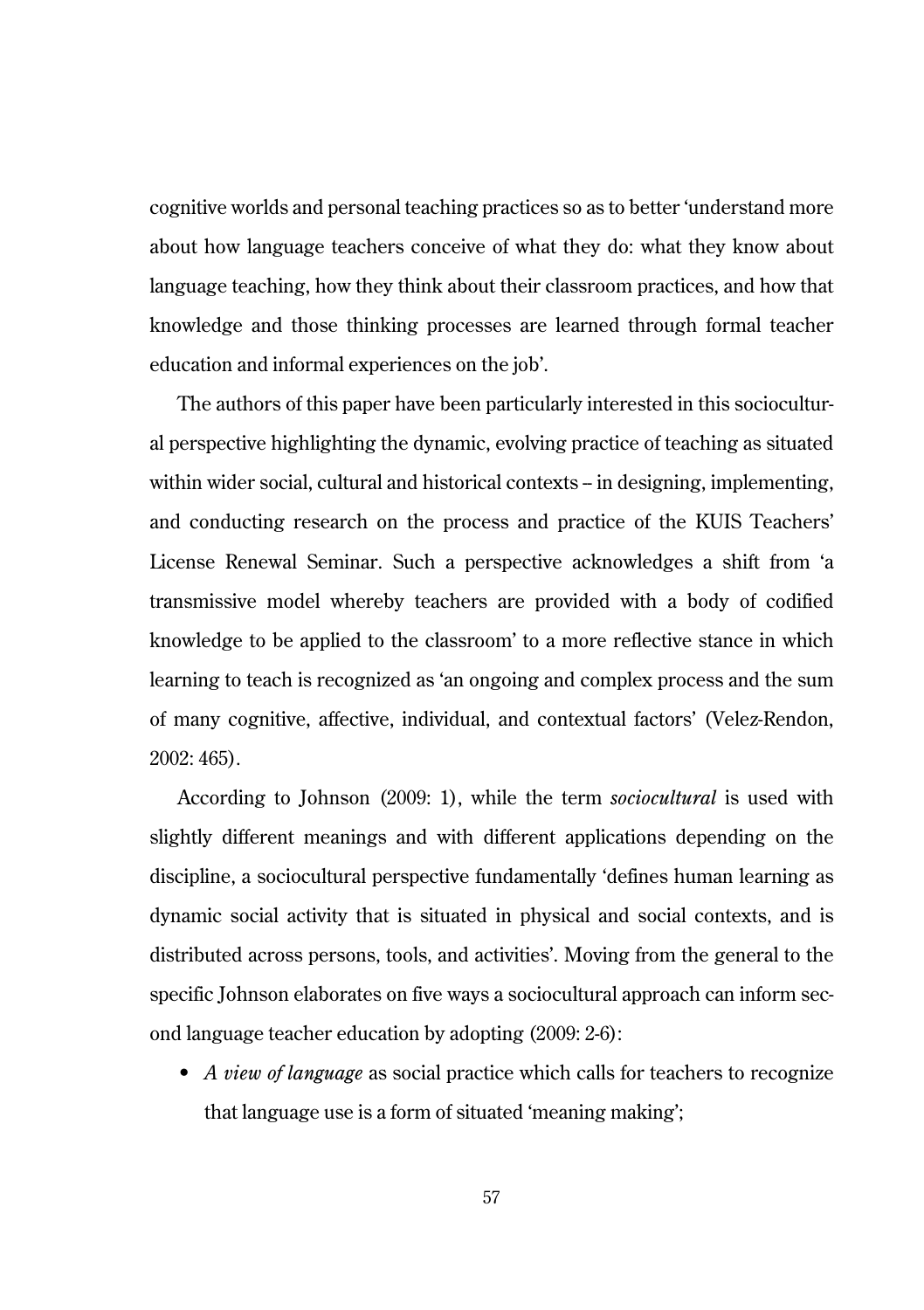- *A view of teaching* as dialogic mediation in which attention is focused on the quality and characteristic of interaction between learners and teachers which may lead both parties to discern/reflect on opportunities for development;
- *A view of teacher learning* which emphasizes the 'inherent interconnectedness of the cognitive and social' as a way to explore how teachers learn and develop in their given contexts;
- *A contextualised view of the L2 teaching profession* which promotes a broader awareness of 'how an individual teacher's activities shape and are shaped by the social, cultural and historical macro-structures';
- *An inquiry-based view of professional development* which supports a re-conceptualisation of professional development to go beyond traditional sites (coursework, workshops, seminars) to include more informal social and/or professional networks with priority given to the teachers' own 'classrooms as sites for professional learning'.

The above views have underpinned our efforts to scaffold the professional development of JTEs via the Teachers' License Renewal Seminar, which will be described in the next section.

## **Overview of the KUIS Teachers' License Renewal Seminar**

The first seminar took place over 4 days (4.5 hours per day) from late July to early August 2009 and hosted 22 JTEs. In 2010, 24 JTEs attended, and in 2011 there were 29 participants. Thus, a total of 75 JTEs have completed the seminar thus far.

The content of the seminar reflects five goals in accord with the perceived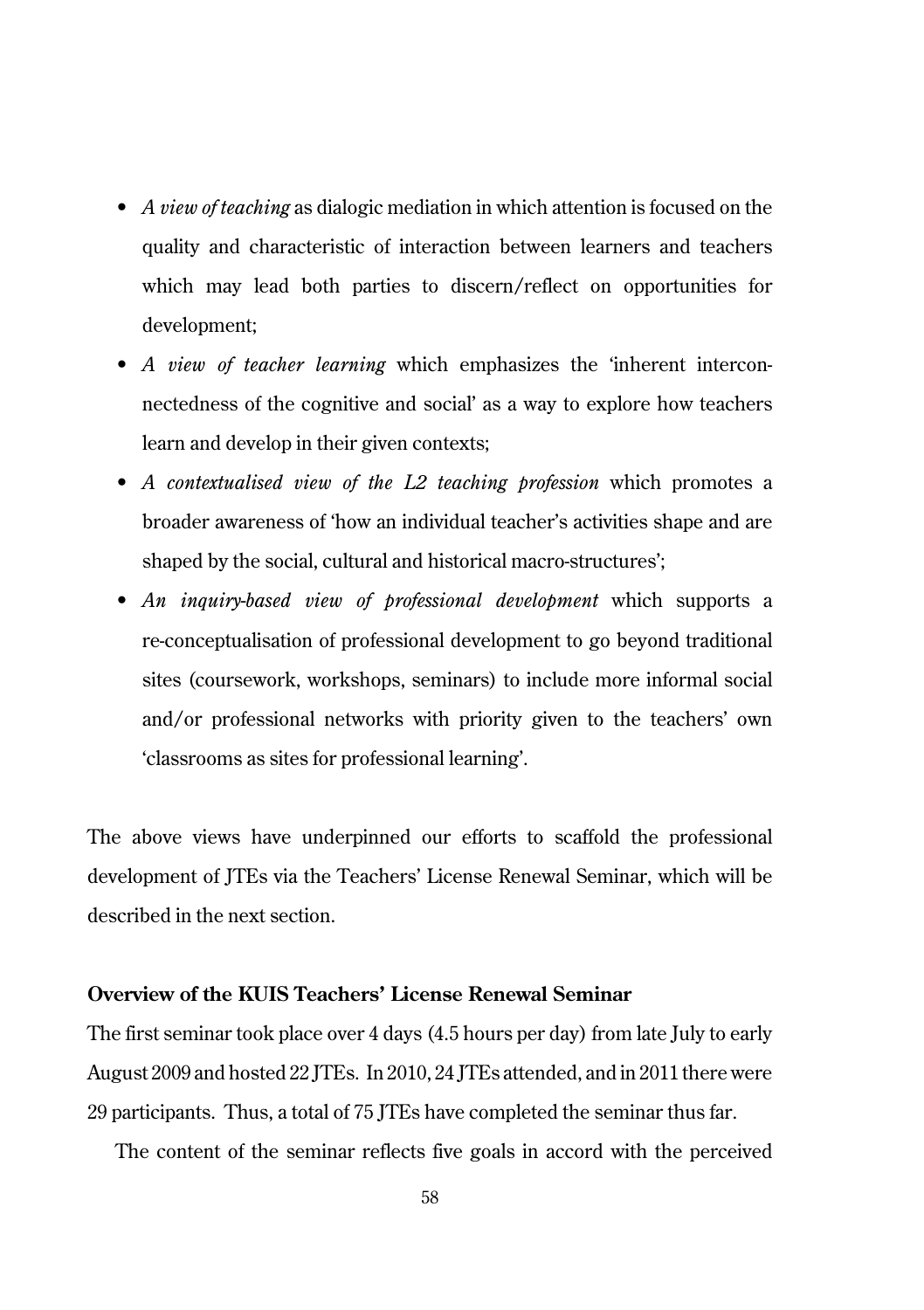professional development needs of the JTEs. These goals, outlined in the seminar manual which was sent out to each participant a month beforehand, are as follows:

- Goal 1: To reflect on your own English learning needs;
- Goal 2: To consider various strategies and resources (including the internet) for improving your English;
- Goal 3: To reflect on your English teaching
- Goal 4: To think about ways to integrate the various skills (reading, listening, speaking, writing), in your teaching of English;
- Goal 5: To work on your Professional Development Action Plan.

The above goals were manifest in each of the seminar's nine 90-minute input sessions. The input sessions were further organized around specific themes. Following the input, sessions 10-12 were devoted to small group micro-teaching preparation and demonstration:

- Session 1: Orientation and Self-introduction
- Session 2: Text-based (form-focused) and Task-based (meaning-focused) **Activities**
- Session 3: Self-directed Professional Development
- Session 4: Online Resources for English Learning
- Session 5: Integrating the Skills Reading
- Session 6: Integrating the Skills Listening
- Session 7: Integrating the Skills Speaking
- Session 8: Integrating the Skills Writing
- Session 9: Teaching Plan Preparation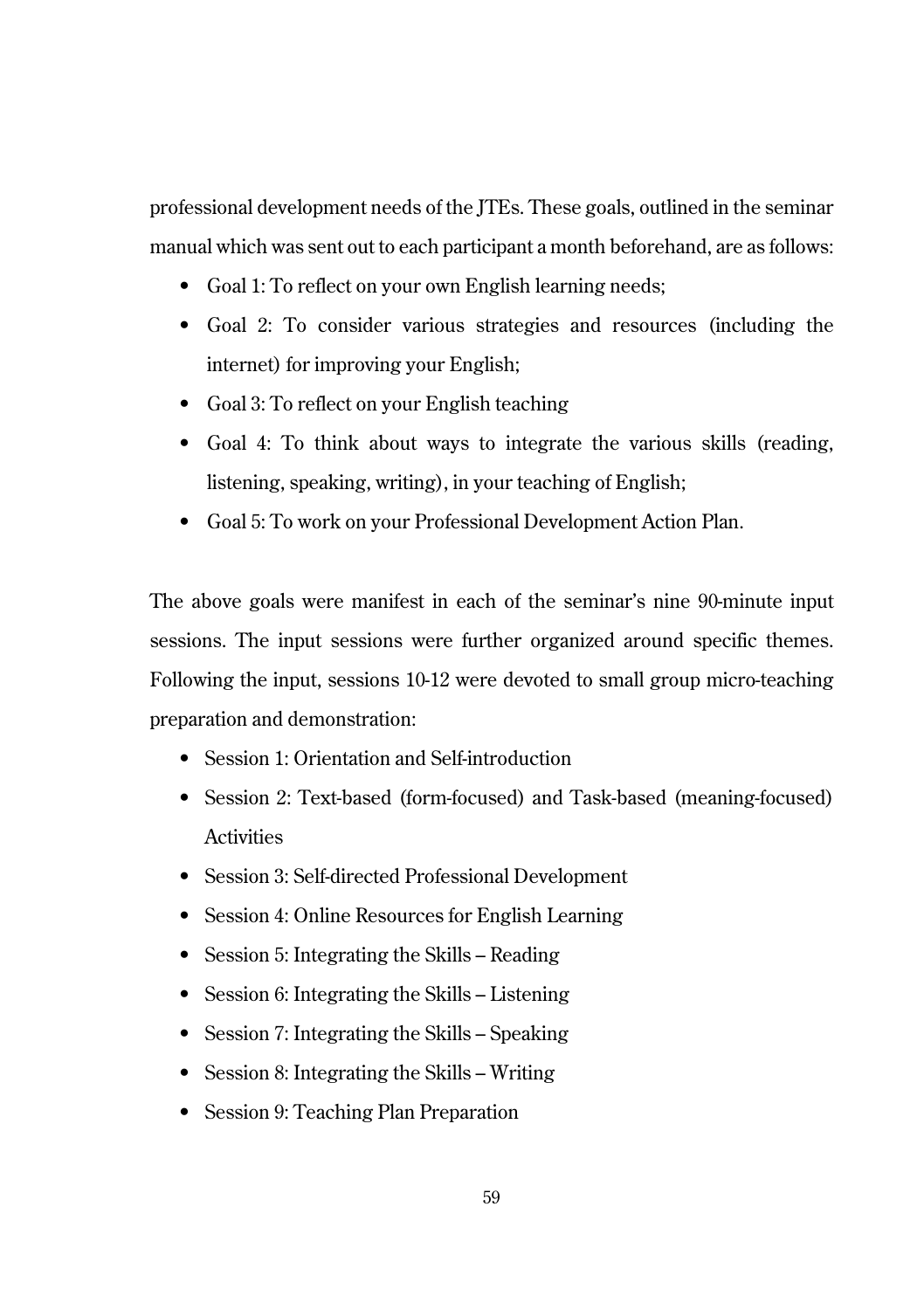The seminar requires the JTEs to become learners in a communicative instructional system. This experiential focus is intended to provide JTEs with a better sense of CLT, its strengths and weaknesses in building language proficiency, its applicability to various classroom contexts, its demands on both teachers and students, and its potential effect on student performance and motivation. In addition, time was built into the sessions for the JTEs to interact in pairs and small groups to voice their own ideas and opinions regarding each of the themes. The JTEs were also encouraged to reflect together on their own experiences learning and teaching English.

After engaging in the various input activities, peer discussions, and personal reflections, the participants work in groups of 3-4 to prepare their final project, an English lesson plan in which at least two skills are integrated into a communication-oriented 30-minute classroom activity. On the last day of the seminar, each group team teaches their lesson in front of their colleagues who act as "students". After the demonstration, the groups discuss their own performance and then receive both peer and instructor feedback for further reflection.

Besides completing the final project, each of the JTEs are asked to submit a written individual Professional Development Action Plan on the final day in order to satisfy the seminar requirements. This Action Plan must address the question "*How can I develop as a professional?*" and focus on either/both improvement of English learning and/or English teaching skills. The JTEs receive written feedback from the seminar instructors on their Action Plan and are encouraged to follow-up on their ideas once they return to their own local context.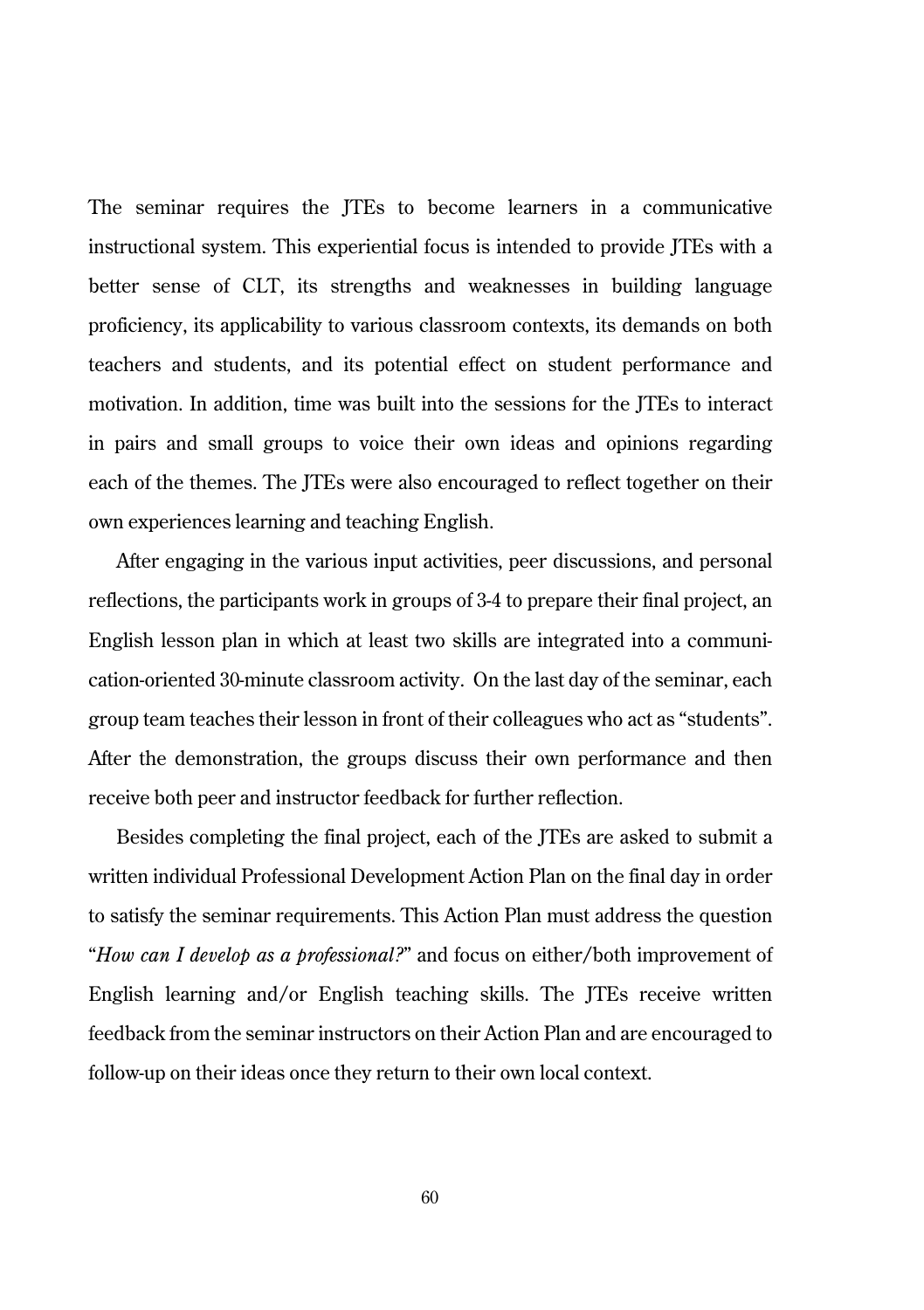#### **Research Focus, Findings, and Discussion**

In order to discern the impact of the KUIS Seminar, we collected data from the 24 participants of 2010 to investigate the following: their professional backgrounds; their perceptions of what they gained from the seminar; how they fared in their professional development after completing the seminar; and the types of changes in practice that they have tried to enact within their local contexts.

The data were gathered via 3 methods: an anonymous end-of-workshop questionnaire in August 2010, an anonymous follow-up online survey in December 2010, and a small group discussion (video-recorded) in January 2011.

All of the 2010 seminar participants were asked to complete a questionnaire in English during the seminar and submit it on the last day. The 54-items on the questionnaire were organized according to 6 categories: *Demographics, Professional Development, About Your Students, Your Teaching Style, About Your Teaching Environment, About the KUIS* Seminar. Some general findings and discussion for each category are as follows (the number in parenthesis indicates the number of participants).

| Sex                     | Male $(7)$                   |           |            | Female (17)                  |               |           |
|-------------------------|------------------------------|-----------|------------|------------------------------|---------------|-----------|
| Age                     | $31-40(10)$                  |           |            | $41-50(10)$                  | $51+ (4)$     |           |
| Teaching<br>institution | junior high<br>school $(12)$ |           |            | senior high<br>school $(11)$ | Not any $(1)$ |           |
| Years of teaching       | < 5(1)                       | $6-10(7)$ | $11-15(4)$ | $16-20(6)$                   | $21-25(4)$    | $26+ (2)$ |

**Table 1: Demographics** 

As the data shows, 58% of the seminar participants were over the age of 40, and 67% had more than 10 years of teaching experience. Thus, as a group and as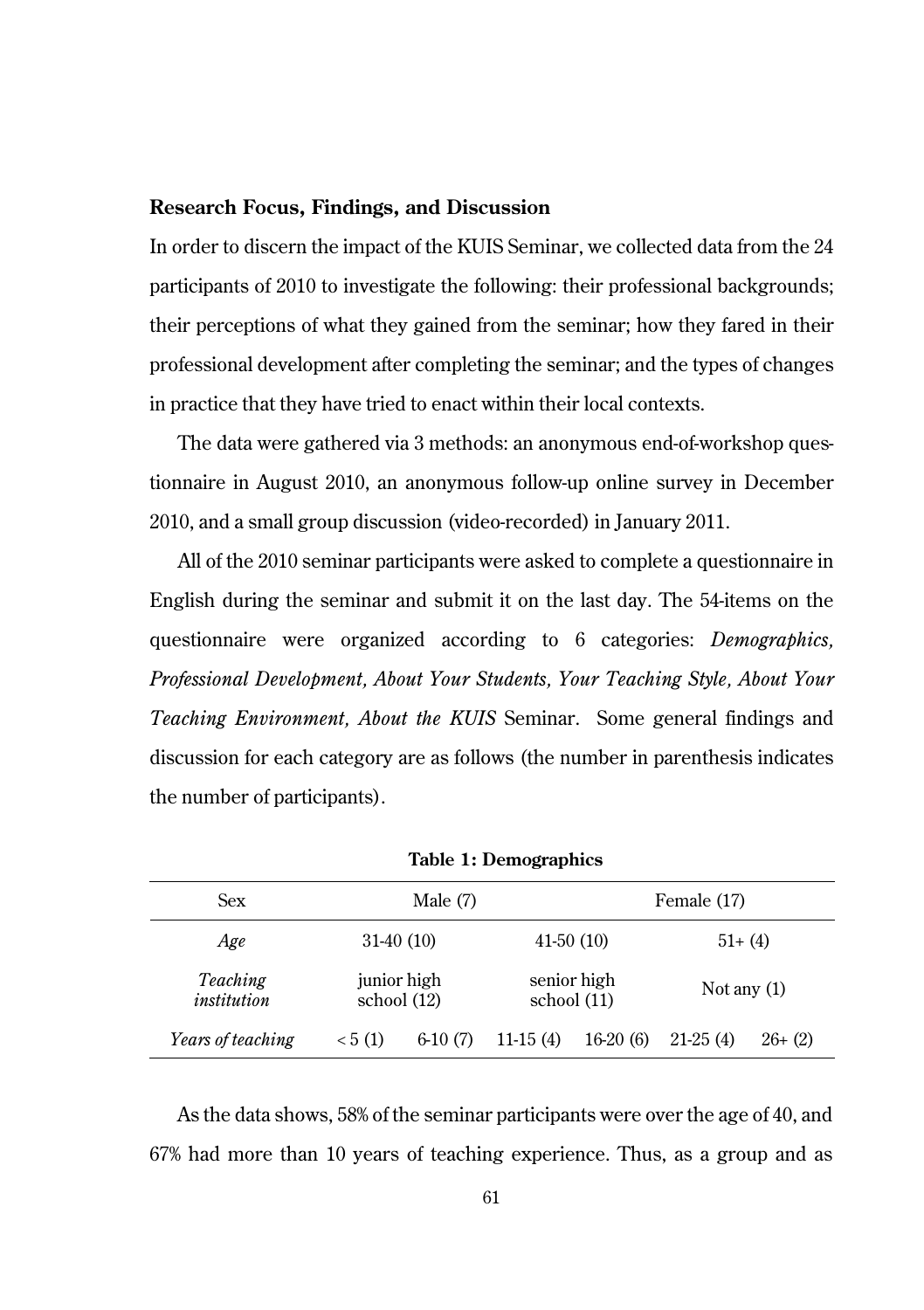individuals, the JTEs brought to the license renewal seminar considerable knowledge and teaching background. Naturally, they also came with certain beliefs and assumptions about their field developed over time in their given cultural and local contexts.

Although we had taken into account the teaching experience of the JTEs when designing the seminar, the data reconfirmed the importance of continuing to acknowledge and validate the professionalism of the JTEs each year. At the same time, the seminar sought to encourage JTEs to reconsider and challenge their personal views on language learning and their role as language teachers.

| How satisfied you are with<br>your English teaching?                                            | not at all $(1)$<br>not very $(13)$                                                                                                                              | somewhat $(9)$ no answer $(1)$                                                                                                                                 |
|-------------------------------------------------------------------------------------------------|------------------------------------------------------------------------------------------------------------------------------------------------------------------|----------------------------------------------------------------------------------------------------------------------------------------------------------------|
| What aspects of your<br>English teaching you<br>would like to improve<br>the most?*             | teaching of reading (7)<br>teaching of speaking (7)<br>teaching of writing (5)<br>teaching of listening (2)<br>motivating students (2)<br>using English more (2) | methodology (1)<br>grammar(1)<br>integrating the skills (1)<br>balancing form-focussed and<br>meaning-focused activities (1)<br>making class communicative (1) |
| What aspects of your<br>English learning you<br>would like to improve<br>the most? <sup>*</sup> | speaking $(13)$<br>listening $(7)$<br>writing $(7)$                                                                                                              | reading $(2)$<br>vocabulary (1)                                                                                                                                |

**Table 2: Professional Development**

\* JTEs were allowed to name more than one aspect.

Despite their vast professional experience, most of the JTEs expressed a certain degree of dissatisfaction with their English teaching. As a group, they would most like to improve their teaching of reading, speaking, and writing. JTEs have traditionally been noted for their exceptional knowledge of grammar and thus it was not surprising that this particular skill was hardly mentioned. As for what they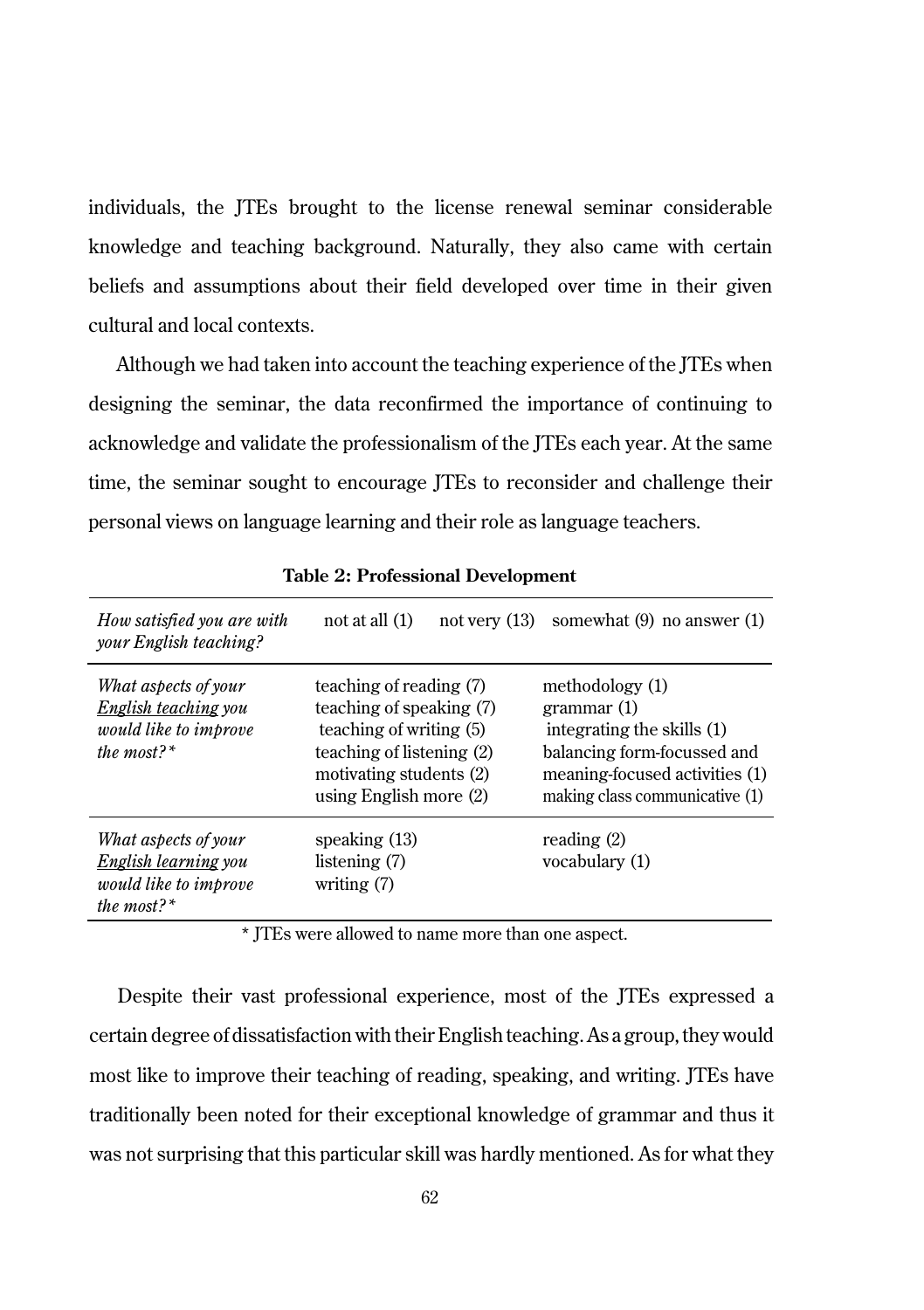wished to improve as far as their own English skills, speaking and then listening were the most mentioned. Overall, the responses of the JTEs are in accord with the movement (albeit imposed by the national curriculum) towards a focus on communication and meaning in the English teaching profession in Japan, and thus resonate with the goals of the KUIS seminar.

| Which skill do you think<br>your students wish to<br><i>improve the most?</i> | speaking $(10)$<br>vocabulary (6) | reading $(5)$<br>grammar(2) |
|-------------------------------------------------------------------------------|-----------------------------------|-----------------------------|
| Which skill is the most                                                       | speaking $(9)$                    | listening $(2)$             |
| important for you to teach                                                    | reading $(7)$                     | vocabulary (2)              |
| your students?                                                                | writing $(2)$                     | grammar(2)                  |

**Table 3: JTEs' Perceptions of Their Students**

Overall, the JTEs view speaking as the most important skill for their students as well as the most important for them to teach, with reading as the second most mentioned. Although the JTEs thought that their students valued vocabulary, the skill was not as important to be taught in relations to speaking and reading. On closer breakdown of the data, however, only 7 (or 30%) of the teachers were in agreement with their students; that is, although a JTE may think that his/her students valued one particular skill, he/she thought that a different skill was more important to teach. This seems to indicate a tension in the classroom between what the students want to learn and what the teacher thinks is best to impart, which is a perhaps challenging dynamic for the JTEs to try to negotiate. One solution, as implied in the design of the seminar, would be to find better ways to integrate the skills so that no one skill is greatly neglected in the classroom.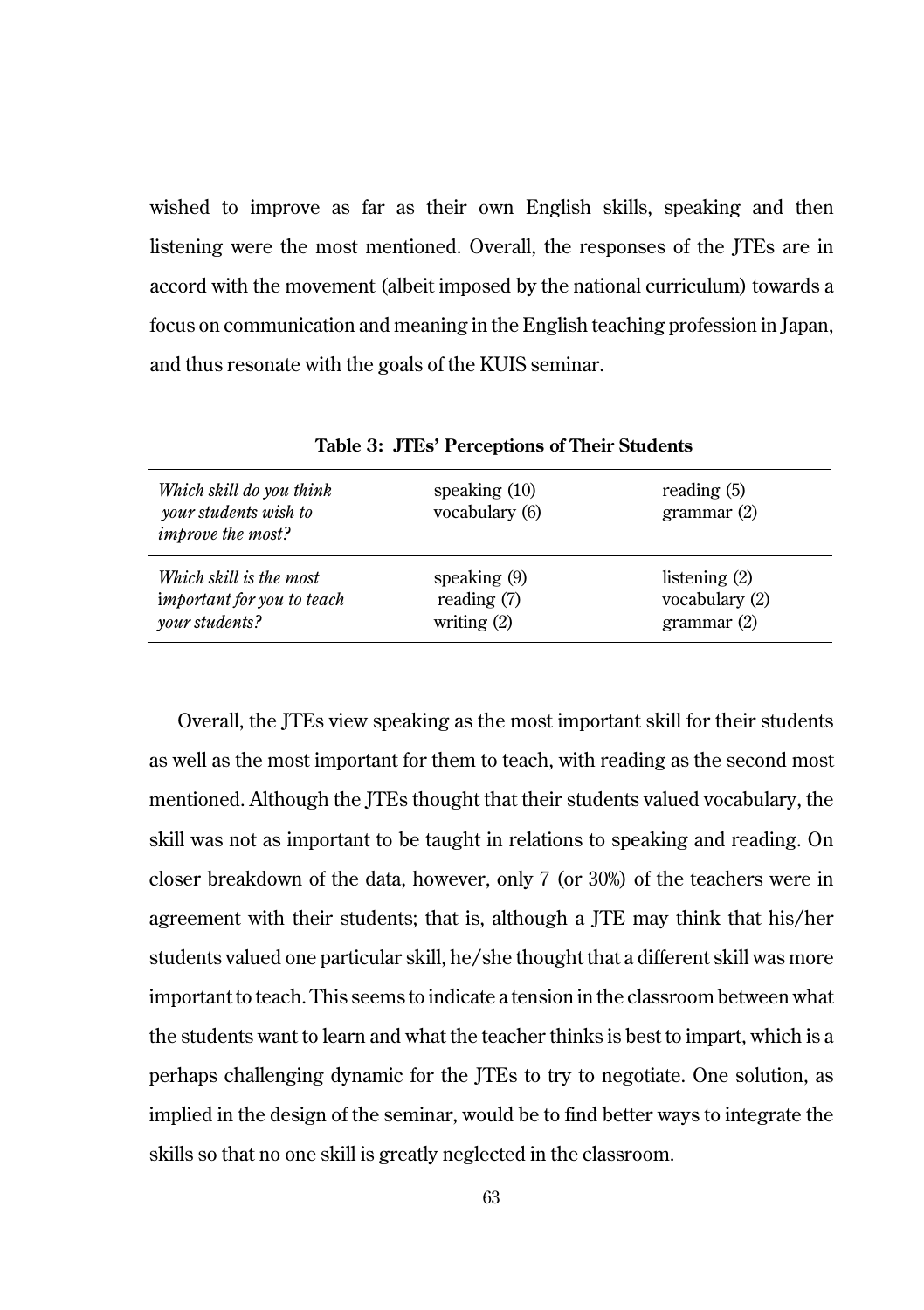| Do you team-teach with an Assistant Language<br>Teacher (ALT)? | ves (19) | no(5)  |
|----------------------------------------------------------------|----------|--------|
| Do you team-teach with other ITEs at your<br>school?           | ves (7)  | no(17) |

**Table 4: Team-Teaching Environment**

Team teaching typically occurs when Assistant Language Teachers (ALTs) are sent to work with JTEs in the classroom; this practice has been in place since the start of the Japan Exchange Teaching (JET) program in 1978. The above seems to indicate that most of the JTEs work with an ALT who may provide English language support and ideas for communicative activities in the classroom. The presence of the ALT, however, differs from once a week to everyday and the overall impact of having an ALT is yet to be researched. A more recent idea in Japan is to have two JTEs team teach in a classroom; this trend seems to be somewhat substantiated by the seminar participants as 29% report having this experience, implying that the JTEs within one school share their ideas and provide professional support for each other. Peer team teaching may be a good alternative or additional support in professional development for the JTEs who often complain of the lack of serious teaching training on the part of the young ALTs. The group lesson planning and demonstration project components of the seminar can be viewed as activities that facilitate peer-to-peer classroom support.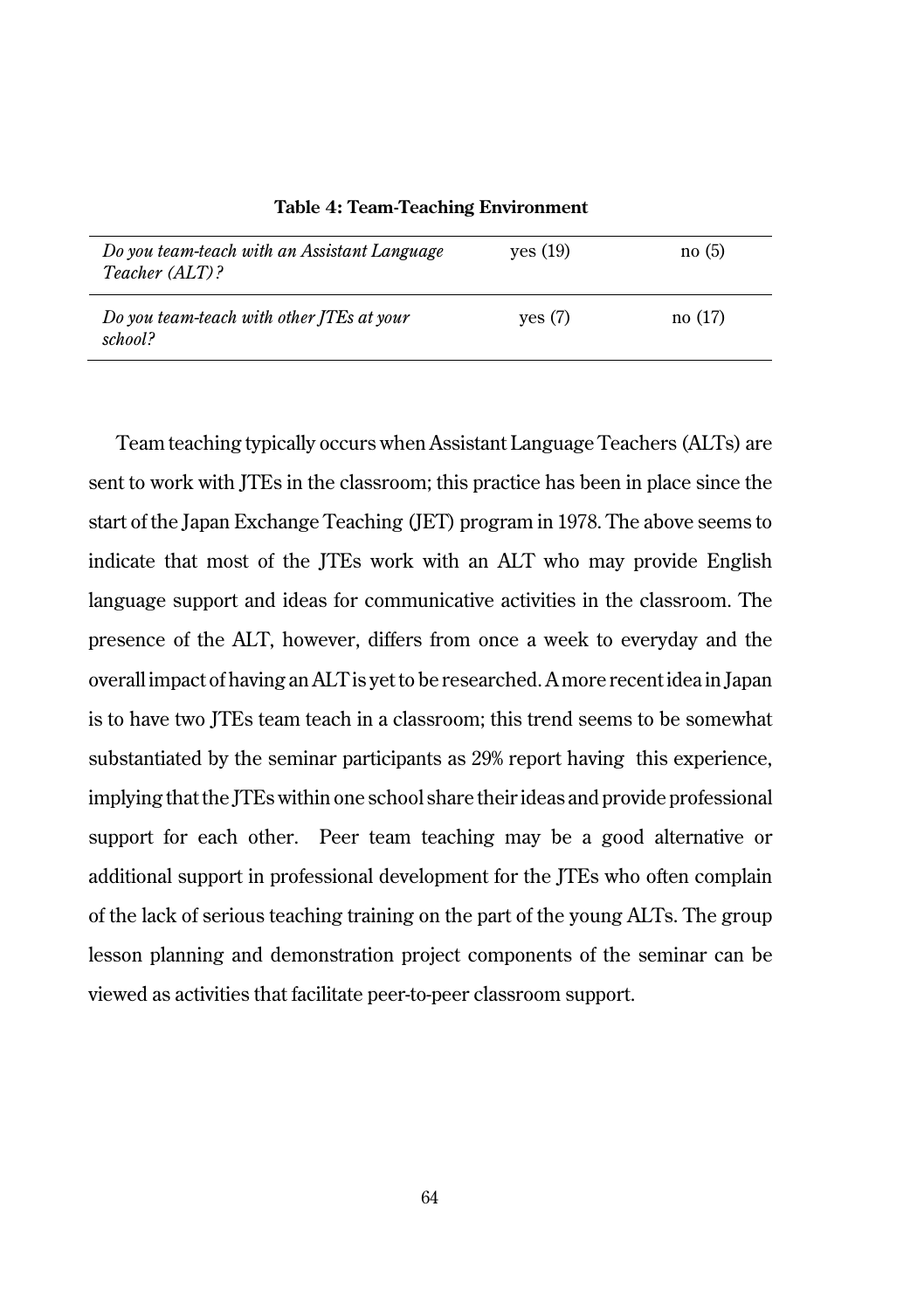| Table 5: Perceived Impact of the Seminar |  |  |  |
|------------------------------------------|--|--|--|
|------------------------------------------|--|--|--|

| Compared with before the workshop,<br>how would you rate your knowledge of ways<br>to improve your own English learning?                                | increased a little (5) | increased a lot (19) |
|---------------------------------------------------------------------------------------------------------------------------------------------------------|------------------------|----------------------|
| Compared with before the workshop,<br>how would you rate your knowledge of<br>ways to improve your own English<br>$teaching?$ <sup>*</sup>              | increased a little (2) | increased a lot (21) |
| Compared with before the workshop,<br>how would you rate your confidence in<br>your ability to integrate the various skills<br><i>in your teaching?</i> | increased a little (7) | increased a lot (17) |

*\*1 person did not circle an answer* 

Based on the information above, it seems that overall the seminar was perceived by the participants as useful. However, it remained to be seen whether the participants would take away what they learned and actively apply their knowledge upon leaving the seminar.

In order to find out how the participants fared in their professional development after completing the seminar, we contacted them in December 2009 and asked them to reply to an optional anonymous follow-up survey in English which was created by the Survey Monkey tool. A total of 11 out of the 24 JTEs replied to this 10-item survey. The most significant findings are as follows.

Question 1 asked the JTEs whether they had been trying to improve their own English skills since the seminar. All 11 responses were affirmative with the following information provided:

- *I stayed in America for 2 weeks in October.*
- *I am more aware and open to my own development.*
- *I visited some websites about English learning. Also, I try to write in English.*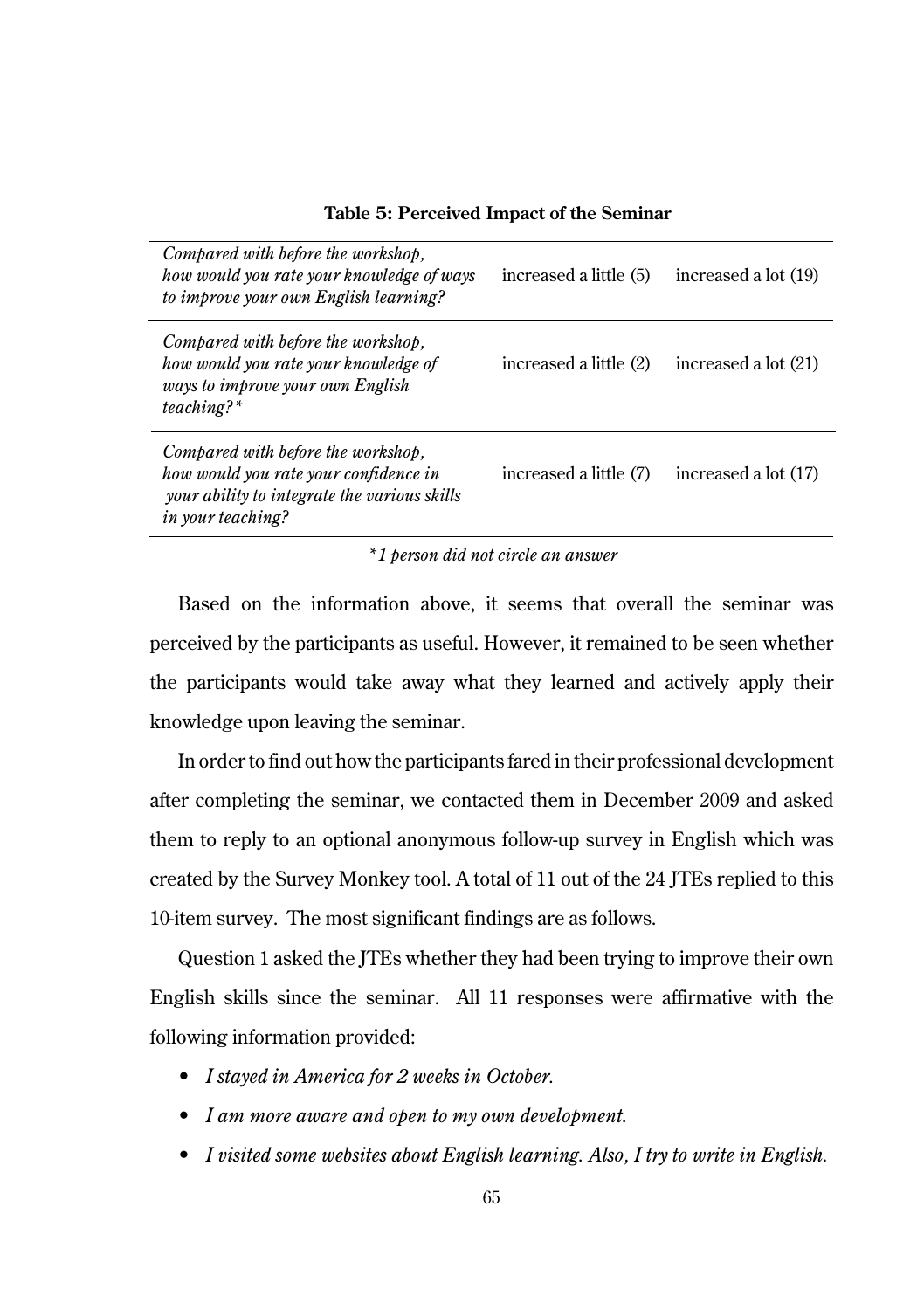- *I've been trying to use English.*
- *I listen to podcast or watch iTunes while commuting.*
- *I'm reading books related to English teaching.*
- *I've been studying English through more resources, such as the internet, the radio, novels, etc.*
- *I watch English movies with English subtitles. I listen to English during my free time or while driving.*

Question 2 sought to investigate whether the teachers had made any changes in their approach to English teaching. 9 indicated that they had with 2 reporting no change:

- *I borrowed ideas I learned at KUIS and try to put communicative activities into classes. Also, I always think about integrating the four skills in my English classes.*
- *I taught 7th graders with the ALT without using any Japanese. Actually my students learned more than when we use Japanese explanations*
- *I tend to teach English by balancing both form-focused and meaning-focused activities*
- *I showed some good English learning websites to my students. I am trying to introduce a variety of learning ways to students.*
- *I try to let students write, read, and listen to English by themselves as much as possible.*
- *I have been using English as much as possible in my teaching.*
- *I don't have a class to teach at the moment*
- *I haven't changed my approach because I have always used communicative*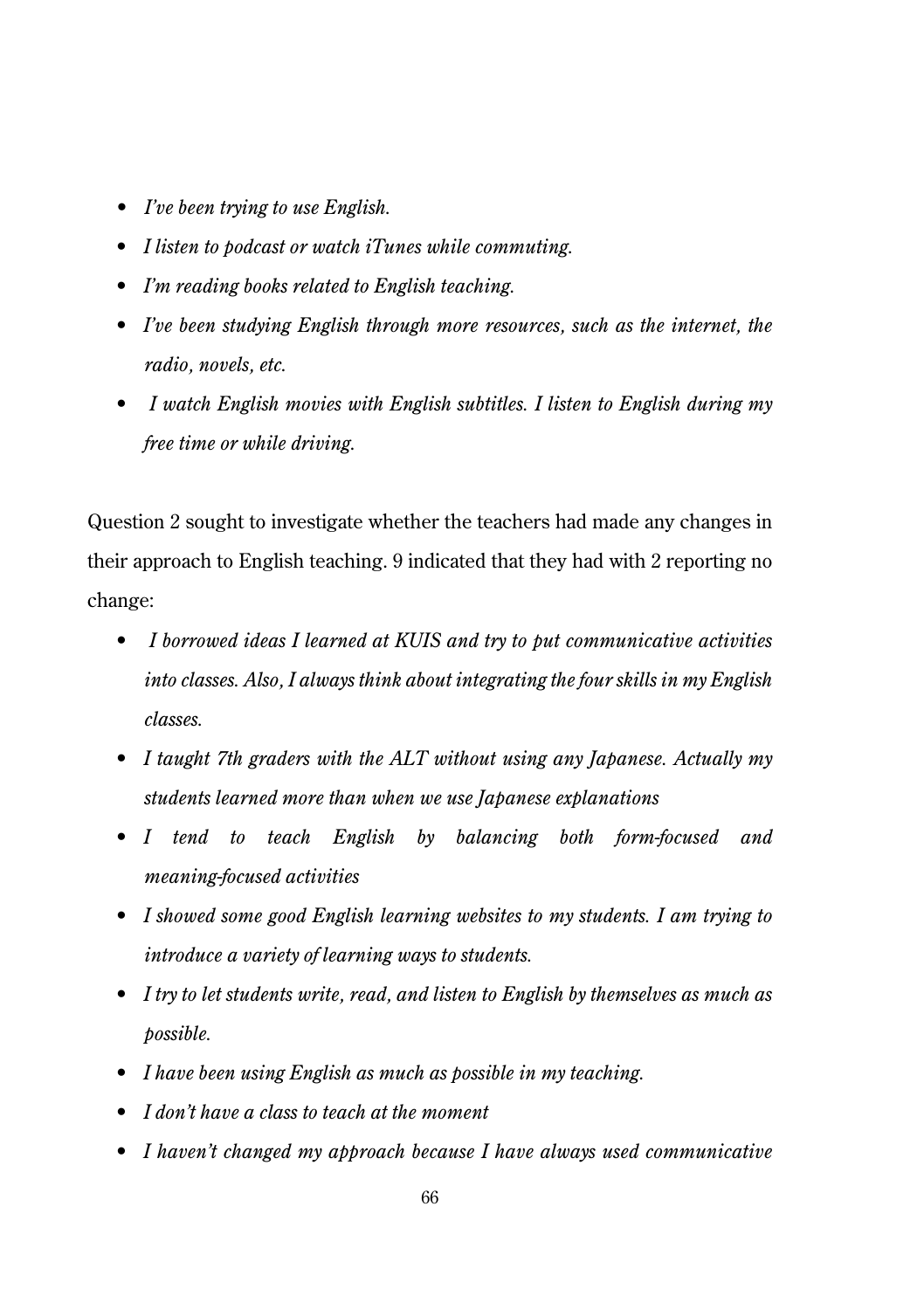## *activities even before attending the KUIS seminar*

The results of the online survey indicate that of the JTEs who responded, many are trying different methods in order to improve their own English learning. In addition, the majority of the respondents have attempted to implement teaching ideas that they learned from the KUIS seminar.

To try to gain richer data about the individual situations of the JTEs, we decided to ask the 24 seminar participants whether they would be willing and able to join a peer group discussion at KUIS in January 2011. Although 5 JTEs (2 male, 3 female) expressed a desire to participate, only 3 (1 male, 2 females) were able to make the final commitment and attend in late January. In order for the ITEs to be able to prepare in advance, they were sent a set of questions (see Appendix A) which they would have to talk about together on the day by using either English or Japanese. The discussion was divided into two parts: Part I from 10:15 – 11:15 AM and Part II from 11:30AM - 12:15 PM; both sessions took place in a small self-contained classroom and were videotaped. The JTEs were provided with lunch and an honorarium to reimburse them for their time and transportation fees.

The video recording of the peer group discussion was later transcribed and analysed. The participants spoke much in English but at times switched to Japanese in order to further understand each other's ideas. Within the scope of this paper, we provide some general background of the three JTEs and attempt to summarize a few of the key points that emerged from their discussion.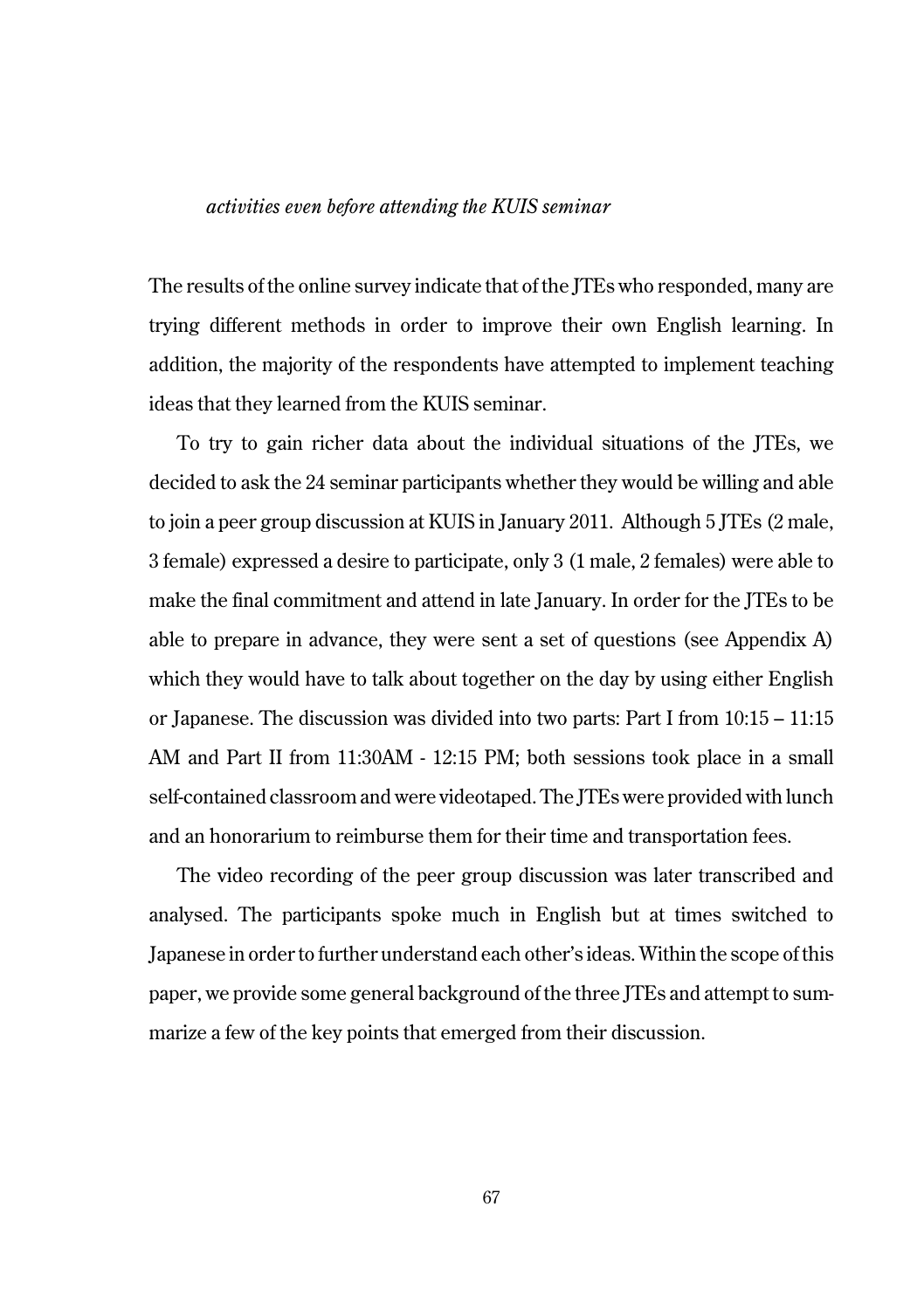|                                 | MsS               | Mr. O        | Ms. Y             |
|---------------------------------|-------------------|--------------|-------------------|
| number of years teaching        | 11                | 22           | 11                |
| type of institution             | junior high       | senior high  | junior high       |
| <i>main students</i>            | $9th$ grade       | $11th$ grade | $7th$ grade       |
| type of course (s) teaching now | integrated skills | writing      | integrated skills |

**Table 6: Background Details of the JTEs Who Participated in the Peer Discussion**

All three JTEs emphasized their long-time love of English and talked about their continuous efforts to improve their own English skills. Ms. S watches movies and NHK programs in English and plays English games with her cell phone applications. She also takes English proficiency exams like STEP (Eiken) in order to understand her students' feelings toward these types of exams. Mr. O said he would take the Test of English for International Communication Exam (TOEIC) exam for a third time. Although he does not need the test score, TOEIC provides him with motivation to study English. He also reads contemporary English novels, watches Youtube clips on occasion, and accesses e-learning websites such as the ones he was exposed to during the KUIS seminar. Ms. Y likes to practice vocabulary on Freerice, a website introduced during the seminar. She takes an English conversation class on Friday evenings taught by Church volunteers. In addition, she makes time to talk to and exchange cultural information with her Canadian ALT.

As far as their teaching, the JTEs iterated that they are dedicated to their students and they truly wish to implement communicative language teaching ideas from the KUIS seminar. At the same time, they face a number of tensions and constraints in carrying out their ideas. In his writing classes, Mr. O tries to use English and to get his students to do so as well. However, he needs to allot most of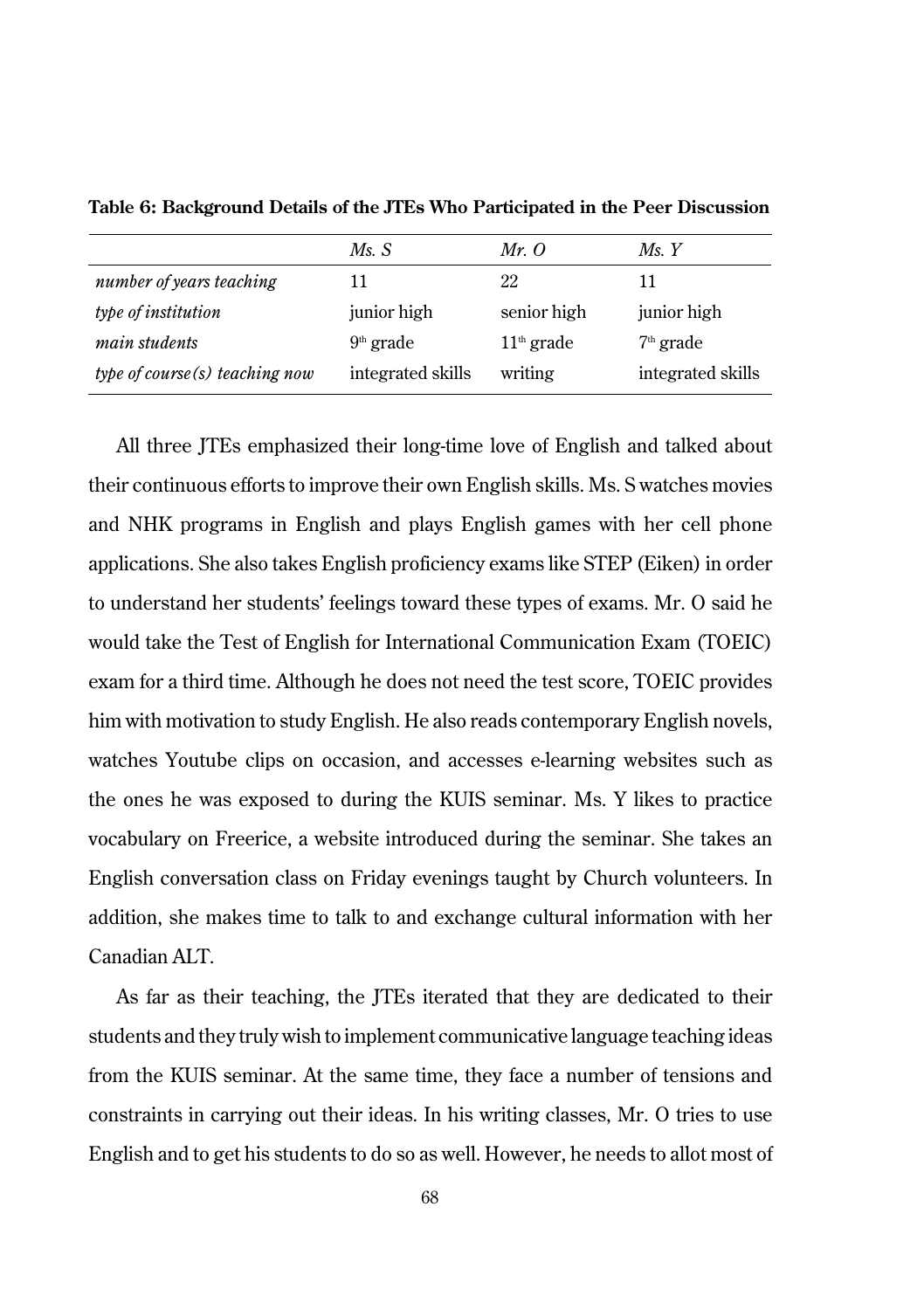the 45-minute class time to preparing his students for the upcoming university entrance exam. In addition, some of his colleagues at his school oppose the use of English in class (though he did not mention why). Thus, Mr. O compromises by doing quick 1 or 2 minute English speaking activities during each class period. Ms. Y mentioned that she has had to deal with working in a troubled junior high school where students broke school property and did not sit down during class time. She also works with students with low level of English ability who need much scaffolding for their learning. Despite this, she has managed to maintain the attitude that "students want to understand" after talking with a colleague who encouraged her to just focus on fostering some interest in English and acknowledging each student. Although most of her students say they do not like English she now tells them, "If you try to understand the directions in English, you can play the game." Though she realizes that there is much that students have to know from the standard curriculum, she came up with a strategy to deal with this. She writes all that the students need to know on the blackboard (in Japanese) at the start of class each day and tells them to copy it down; then she used the rest of the class time to work on communicative language activities and praising students when they can do something in English. Ms. S struggles between the desire to use English in class and her perceived need to use Japanese translations to help students understand key points. At her school, many students do not like studying but have to pass the entrance exam for high school. She said that if students do not understand her English, they would not want to comply in class even during games with ALTs. She finds it difficult to motivate her students at all, let alone get them to learn English. Because she wants students to really understand that the purpose of English is to try to understand what someone else wants to communicate, she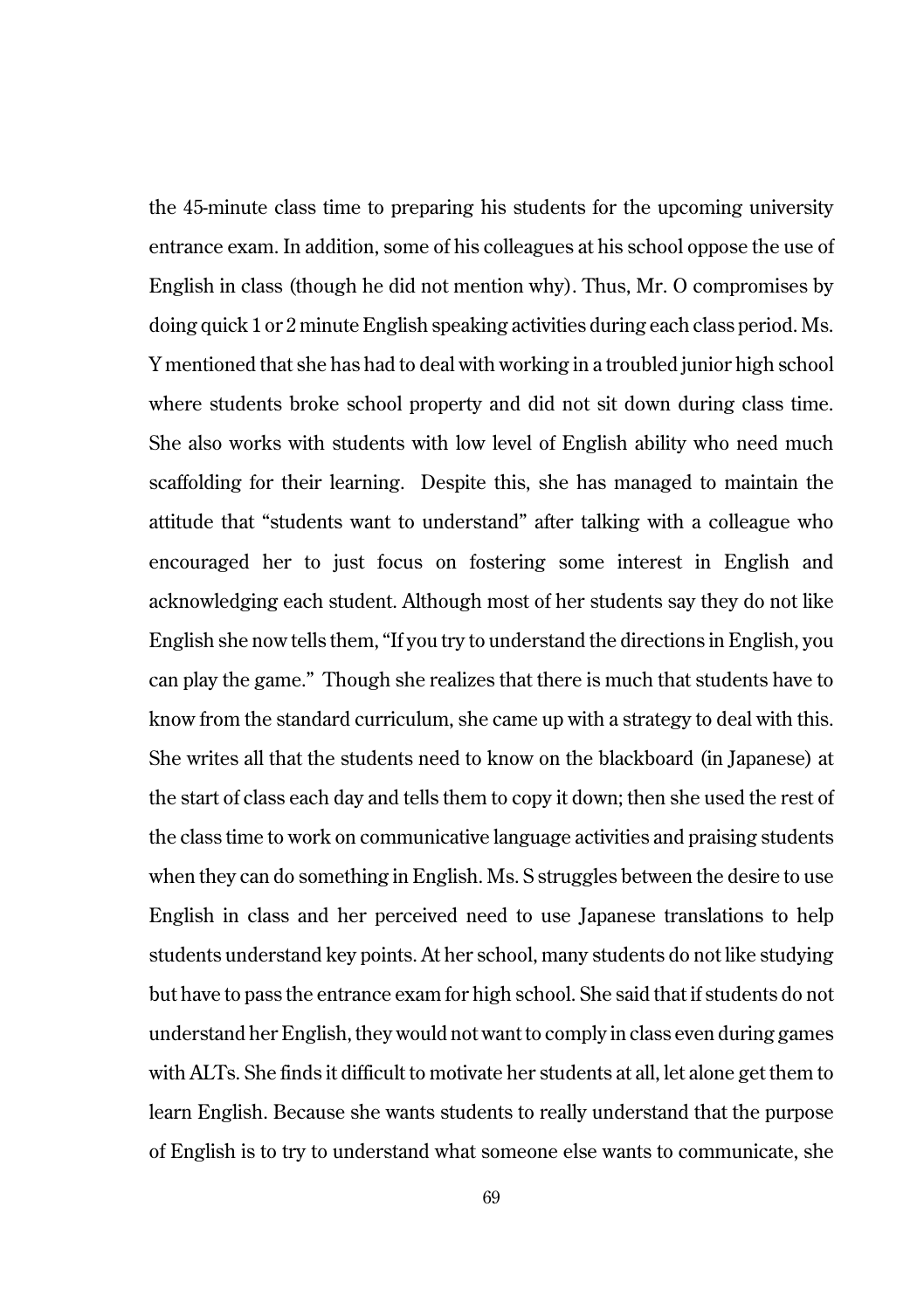makes this type of explanation in Japanese.

Despite the issues they face, the JTES have introduced to the classroom some ideas from the KUIS seminar in order to create variety and student interest. Ms. S uses online games to motivate lower ability students. Ms. Y had students conduct a survey on the topic "*If you can travel to another country, where would you like to go?*" and produce a pie chart of their data. She liked this type of activity because students could integrate and use all the skills of reading, speaking, listening, and writing in making a summary or presentation. Mr. O has tried 3 types of activities: speed reading, computer assistant learning with the British Council website, and interview games, for example one in which students used the *"should/shouldn't have…*" pattern to express regrets about their winter vacation. The JTEs reaffirmed that their profession is challenging but they see some progress/ success.

When asked what they thought were the most useful aspects of the KUIS seminar, Mr. O said that he was able to understand the difference between text based (form-focused) and task based (meaning focused) activities. He is now thinking a lot about how to change his teaching style to balance these two types of activities in the classroom. Ms. S mentioned regaining the motivation and stimulus to study for herself and finding out about many kinds of learning/ teaching materials. She also emphasized the importance of being able to meet other JTEs, talk to them about their common professional situations, and hear about their solutions to challenges. She felt she gained encouragement, renewed energy and the mindset of a student by participating in the seminar. Ms. Y seconded the words of Ms. S and added that even though the seminar was required for their teaching license renewal, she has benefited and wants more of this type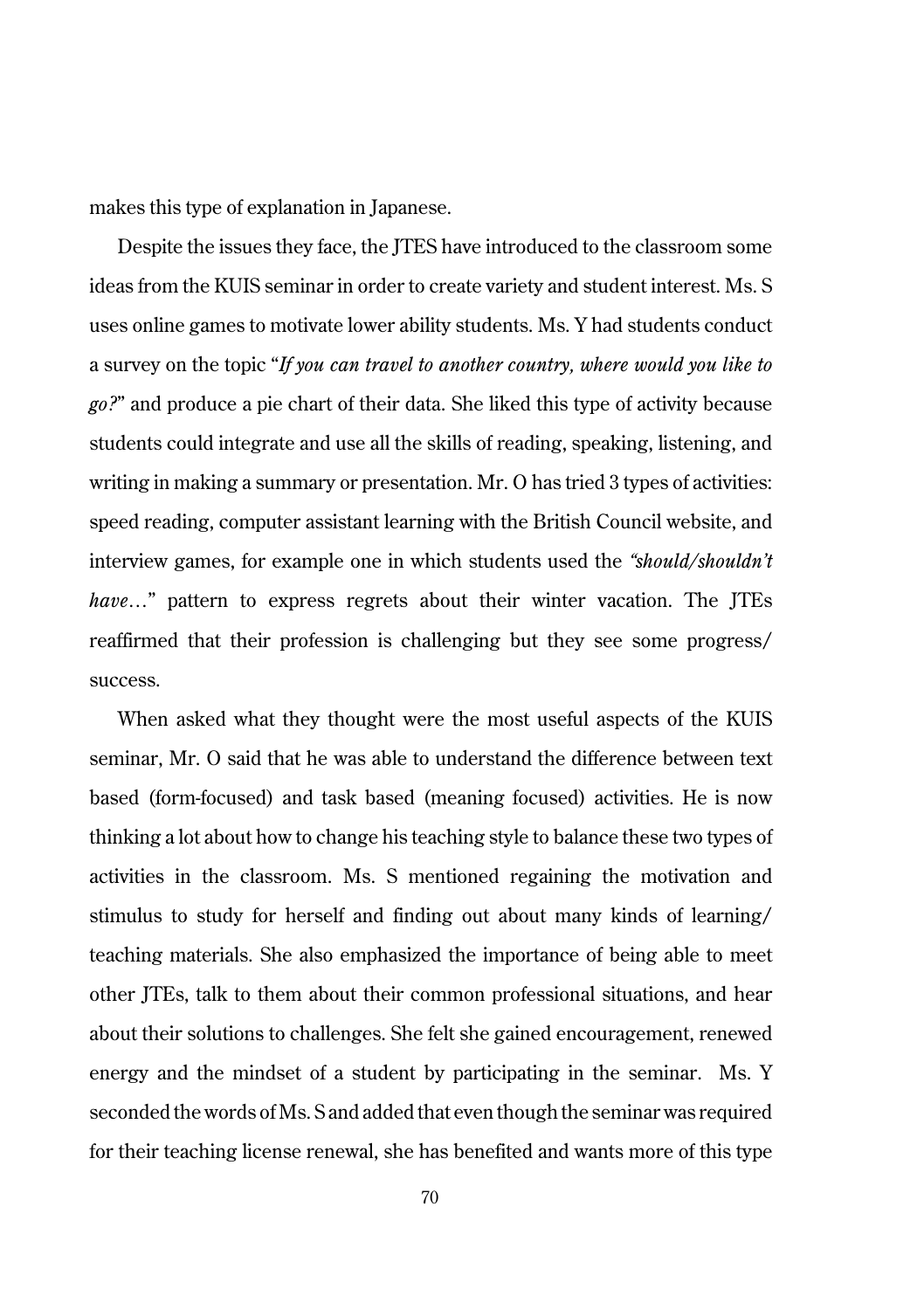of seminar.

# **Conclusion**

In order to create a useful and positive professional development experience for the JTEs, who are required to undergo such re-accreditation processes, we followed certain principles in creating and implementing the KUIS Teachers' License Renewal Seminar:

- Build upon and augment the JTEs' knowledge and understanding of communicative approaches to language teaching by having them directly experience a variety of activities.
- Provide opportunities for the JTEs to reflect with their peers on how to apply such approaches/activities within their own classroom
- Encourage classroom-based action research to promote experimentation on the part of individual JTEs and to encourage self-directed inquiry concerning their teaching practices.

These efforts are illustrative of the ways in which the seminar has been informed by a sociocultural perspective. From our experience, this perspective has been valuable in two fundamental ways. Firstly, it reorients notions of what constitutes second language teacher education by shifting the focus from 'transmissive models' to more 'reflective stances' whereby teaching -- and learning to teach -- is viewed as a more dynamic, complex, interactive process. Secondly, a sociocultural approach to professional development helps to develop an appreciation of learning as an ongoing process of socially situated inquiry (experimentation, reflection, appropriation) that evolves in response to individual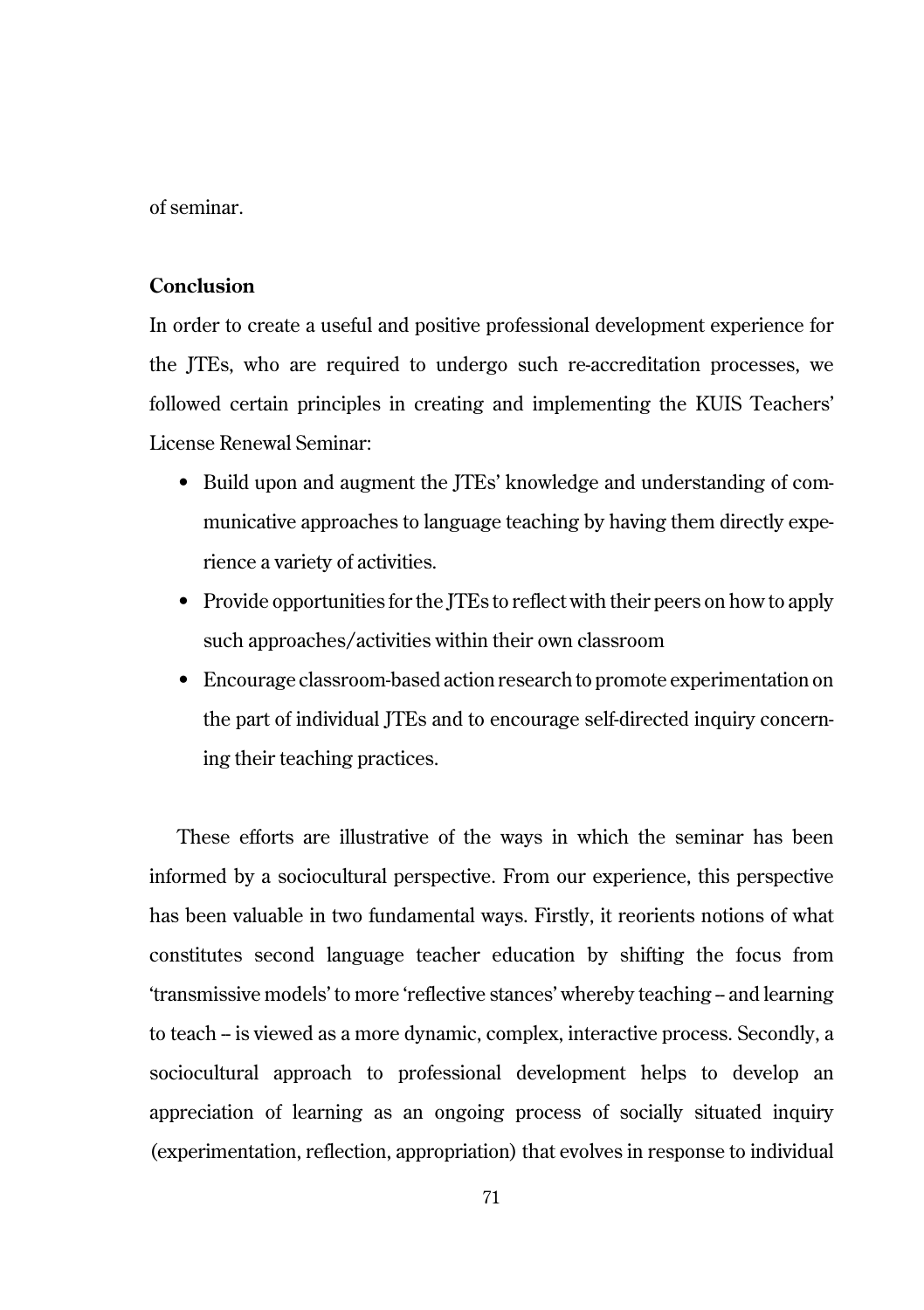and local needs as well as to the wider social, cultural and historical contexts.

The data gathered from the participants of the 2010 seminar has provided some insight about their general background, the impact of the seminar on their English learning and teaching, as well as the challenges they may individually face in their workplace. As the Monbukagakusho continues to set national targets for English language education, for example, aiming for at least half of  $9<sup>th</sup>$  graders pass the  $3<sup>rd</sup>$  level of the (STEP) Eiken test and asking all high school JTEs to use only English to teach English by 2012, it becomes even more important to strive for ways to provide support and encouragement for these professionals.

#### **References**

- Arani, M. R. S. & Matoba, M. (2006). Challenges in Japanese teachers' professional development: A focus on an alternative perspective. *Comparative Education in Teacher Training,* 4: 107-115.
- Cross, R. (2006). *Identity and language teacher education: The potential for sociocultural perspectives in researching language identity.* Paper presented at the Annual Conference of the Australian Association for Research in Education (AARE), Melbourne, Victoria.
- Cross, R. & Gearon, M. (2004). *Second language teacher education: sociocultural directions for the future*. Paper presented at Annual Conference of the Australian Association for Research in Education (AARE), Adelaide, South Australia.
- Day, R. (1991). Models and the knowledge base of second language teacher education. *University of Hawaii Papers in ESL, 11(2)*: 1-13.
- Honna, N. & Takeshita, Y. (2004). English education in Japan today: the impact of changing policies. In H. Kam and R. Wong (eds.), *English language teaching in East Asia today: changing policies and practices*. Singapore: Eastern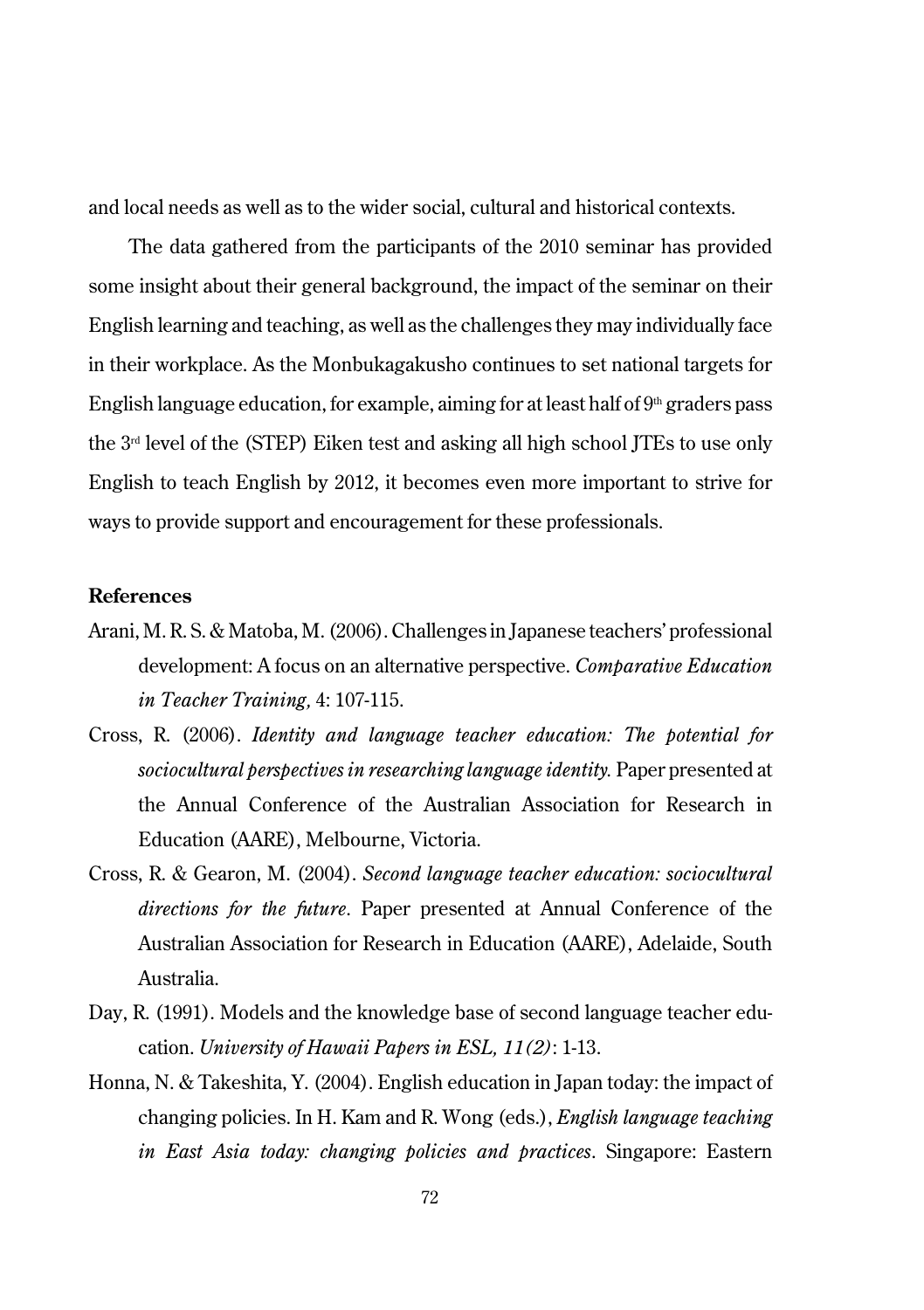Universities Press, 195-220.

- Hooghart, A. M. (2006). Educational reform in Japan and its influence on teachers' work. *International Journal of Educational Research,* 45: 290-301.
- Johnson, K. E. (2009). *Second language teacher education: A sociocultural perspective.* NY: Routledge.
- Kizuka, M. (2006). Professionalism in English language education in Japan. *English Language Teacher Education and Development, 9*(1): 55-62.
- Lamie, J. M. (2004). Presenting a model of change. *Language Teaching Research, 8*(2): 115-142.
- Ministry of Education, Culture, Sports, Science, and Technology. (2003). *Regarding the Establishment of an Action Plan to Cultivate 'Japanese with English Abilities.'* Available at:

http://www.mext.go.jp/english/topics/03072801.htm

- Ministry of Education, Culture, Sports, Science, and Technology. (2003) *The Course of Study for Foreign Languages.* Available at: http://www.mext.go.jp/english/shotou/030301.htm
- Murphey, T. & Sato, K. (2006). Reality testing: teachers pass, board of education fails. *The Teacher Trainer, 20*(1): 12-16.
- Nishino, T. & Watanabe, M. (2008). Communication-oriented policies versus classroom realities in Japan. *TESOL Quarterly, 42*(1), 133-138.
- Porcaro, J. W. (2006). SELHi classroom perspectives. *Kokusai kyoui gakubu kiyo*, 2, 149-166.
- Richards, J. & Nunan, D. (1990). *Second language teacher education.* Cambridge: Cambridge University Press.
- Sakui, K. (2004). Wearing two pairs of shoes: Language teaching in Japan. *ELT Journal, 58*(2), 155-163.
- Shimahara, N.K. (2002). *Teaching in Japan: A cultural perspective.* NY: Routledge Falmer.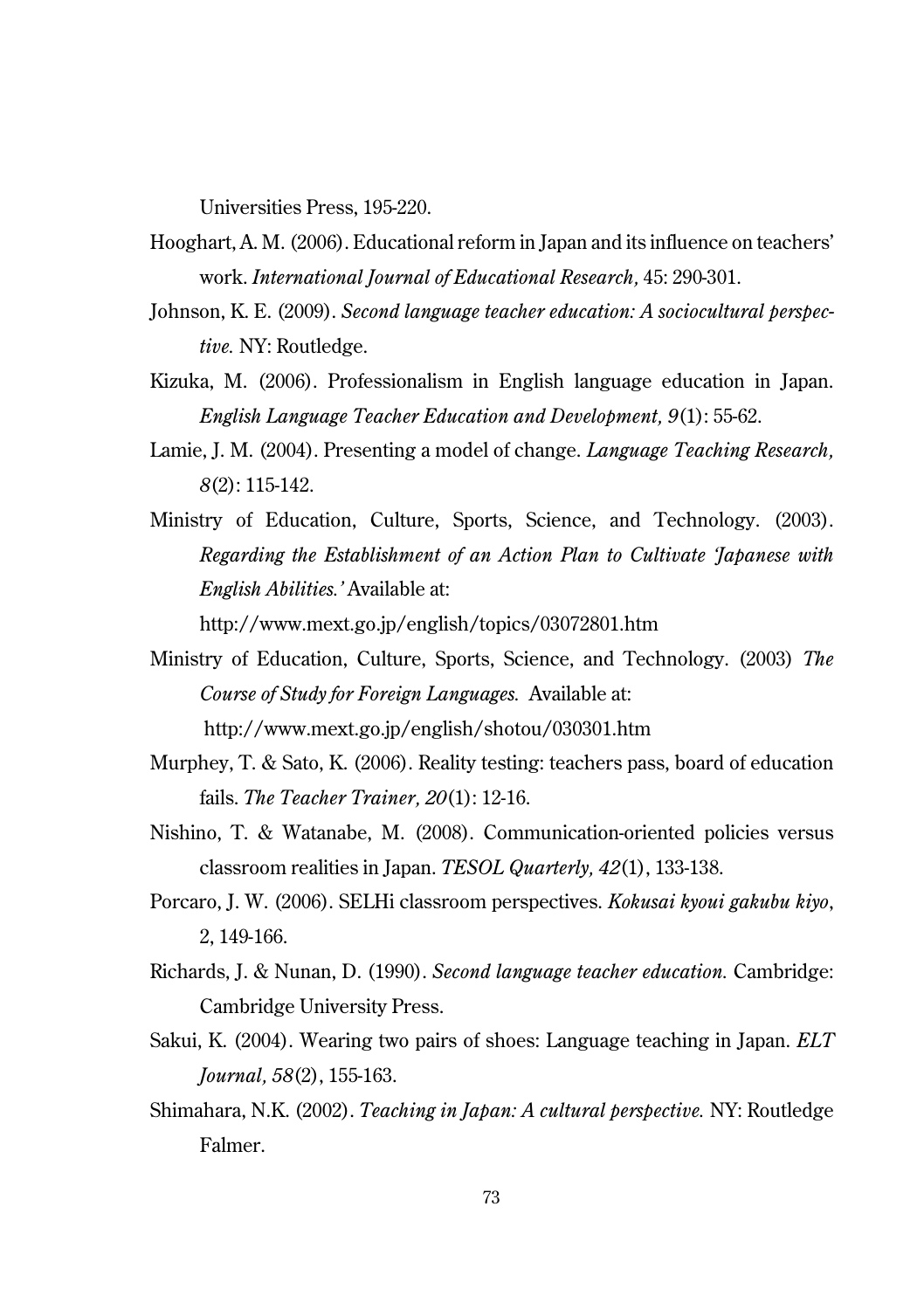- Singh, G. & Richards, J. (2006). Teaching and learning in the language teacher education course room: A critical sociocultural perspective. RELC *Journal, 37*(2), 149-175.
- Smith, R. & Imura, M. (2004). Lessons from the past: traditions and reforms. In V. Makarova & T. Rodgers (Eds.), *English language teaching: The case of japan.* (pp. 29-48). Munich: Lincom Europa.
- Takanashi, Y. (2004). TEFL and communication styles in Japanese culture. *Language, Culture, and Curriculum, 17*(1), 1-13.
- Torpey, M. (2007). Developing teachers' confidence in their ability to teach English communicatively: A model of inservice teacher-training within a Japanese context. *Studies in Linguistics and Language Education, 18,* 291- 314.
- Torpey, M. (2009). Second language teacher education: Supporting the professional development of Japanese teachers of English. *Studies in Linguistics and Language Education, 20,* 307-330.
- Velez-Rendon, G. (2002). Second Language Teacher Education: A Review of the Literature. *Foreign Language Annals, 35*(4), 457-467.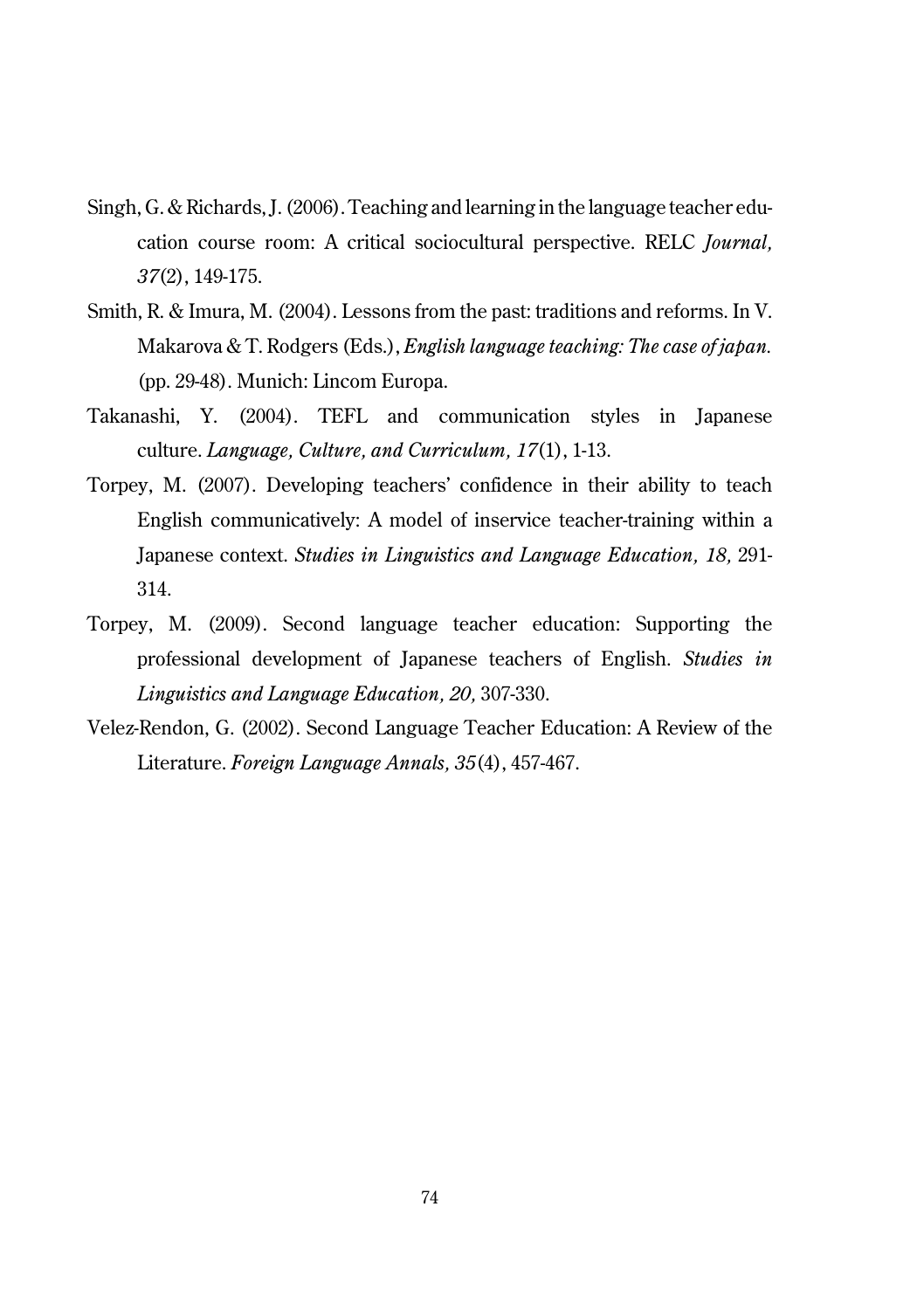#### **Appendix A: Questions for the Peer Group Discussion (Preparations Handout)**

*The following are the information and questions that you will be asked during the group interview on January 22. Before you arrive at KUIS, please prepare your answers to these questions.* 

------------------------------------------------------------------------------------------------------------------------------------------------------------------

|                                                                                        | Please write your answers to the following |         |                    |        |
|----------------------------------------------------------------------------------------|--------------------------------------------|---------|--------------------|--------|
| Your name                                                                              |                                            |         |                    |        |
| Number of years you have been teaching English                                         |                                            |         |                    |        |
| Circle the type of school you are teaching at right now: junior high senior high       |                                            |         |                    | other: |
| Circle the grade(s) you are teaching right now: $7th$ $8th$ $9th$ $10th$ $11th$ $12th$ |                                            |         |                    | other: |
| Circle the type $(s)$ of courses you are teaching right now:                           |                                            |         |                    |        |
| integrated skills reading                                                              |                                            | writing | oral communication | other: |

---------------------------------------------------------------------------------------------------------------------------------------------------------------- *Please write some notes (in Japanese is fine) for the following. You will use these notes to discuss with the other JTEs at the interview*

Why did you decide to become an English teacher?

Are you doing anything right now to improve your own English learning? Please explain.

Are you doing anything right now to improve your English teaching? Please explain.

At your current school, what are your most difficult challenges in teaching English? Have you been able to overcome these challenges?

Have you been experimenting with new activities/teaching techniques since the 2010 KUIS Summer Seminar? Please explain.

What kinds of English learning activities generally work well in your classrooms? Why do they work well?

What kinds of English learning activities generally do not work well in your classrooms? Why do they not work well?

How successful (0% - 100%) do you think you have been this past semester at integrating the skills in your English classrooms? Please explain.

How successful (0% - 100%) do you think you have been this past semester at improving the students' ability to communicate in English?

How successful (0% - 100%) do you think you have been this past semester at improving your students overall English ability?